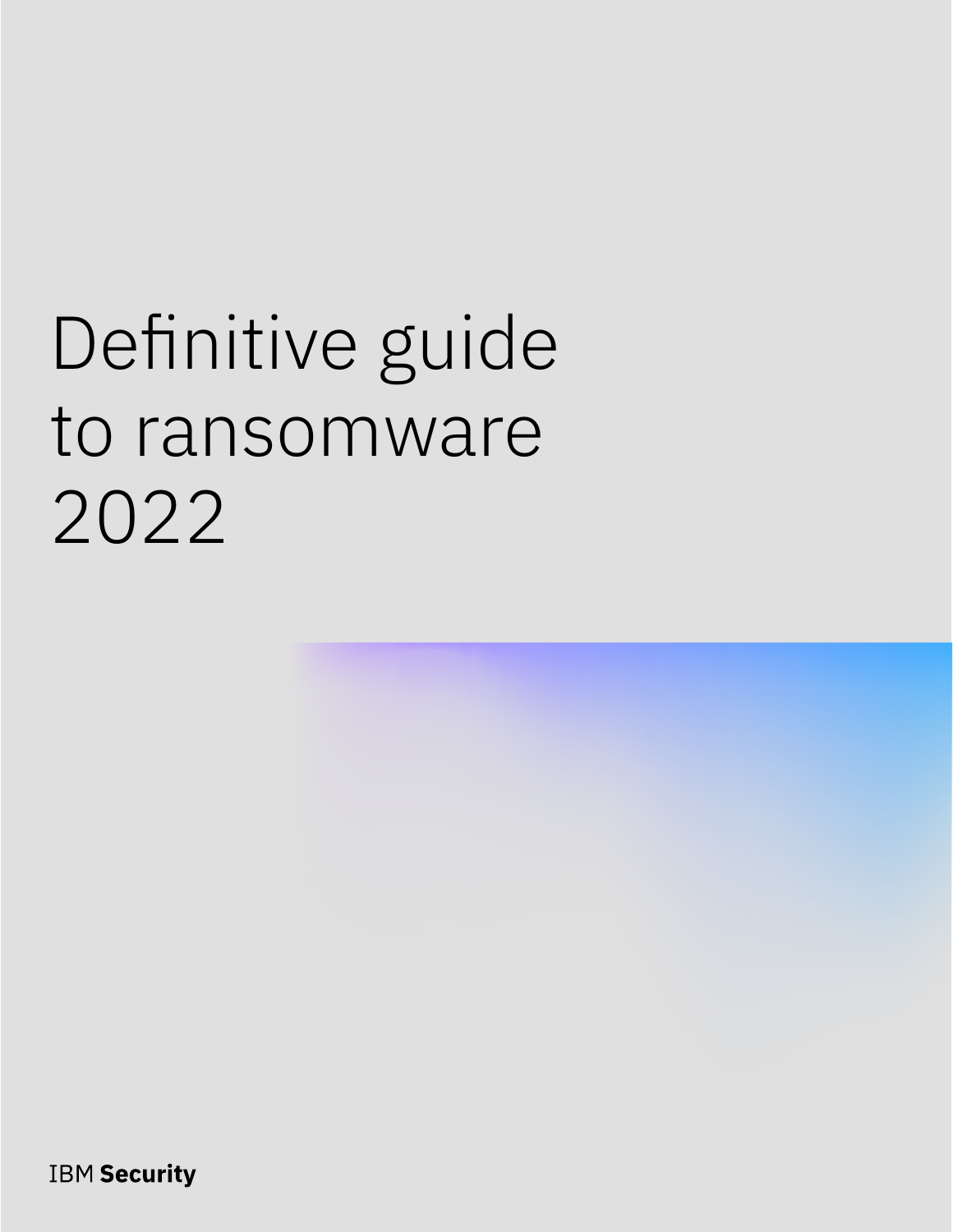# Table of contents

| 03 | <b>Executive summary</b>                                        | 10 | The ransomware incident's lifecycle                          |
|----|-----------------------------------------------------------------|----|--------------------------------------------------------------|
|    |                                                                 | 11 | Incident response: Preparation                               |
|    | <b>About this document</b>                                      | 16 | Develop and rehearse an incident<br>response plan            |
| 05 | Definitions                                                     | 16 | Incident response: Detection                                 |
|    | Ransomware infections - a daily risk                            | 19 | Incident response: Analysis                                  |
| 06 | End users: The first line of defense                            | 20 | Incident response: Containment                               |
| 07 | Not all ransomware is created equally                           | 21 | Incident response: Eradication                               |
| 07 | Typical ransomware activity                                     | 21 | Incident response: Recovery                                  |
| 08 | Worming through - no administrative                             | 23 | What are the requirements to<br>notify authorities?          |
| 09 | privileges needed<br>Digital extortion - the ransomware-induced | 23 | Paying a ransom: Things to consider                          |
|    | data breach                                                     | 25 | Incident response: Post-incident activity                    |
| 09 | Ransomware - the destructive flavor                             | 25 | IBM Security X-Force Incident Response<br>services resources |
| 09 | Triple extortion - adding DDoS to the mix                       |    |                                                              |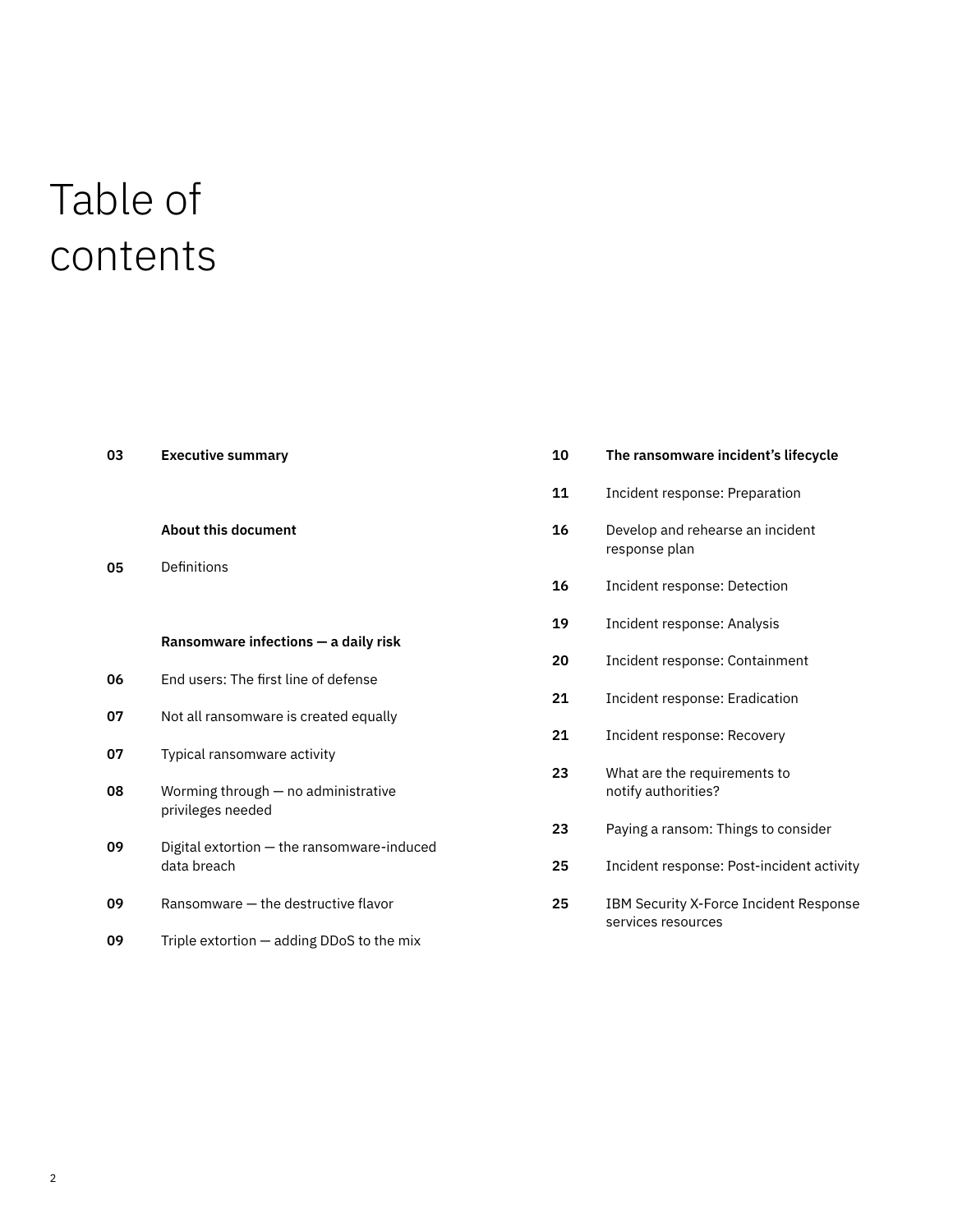# Definitive guide to ransomware 2022

### Executive summary

Ransomware is an online attack perpetrated by cybercriminals or nation state-sponsored groups who demand a monetary ransom to release their hold on encrypted or stolen data.

In the past decade, ransomware attacks have evolved from a consumer-level nuisance of fake antivirus products to sophisticated malware with advanced encryption capabilities that target primarily public and private sector organizations. While threat intelligence can help uncover what organizations may be considered primary targets at any given time, no single industry, geography, or size of business is immune.

As the footprint of ransomware keeps growing, so too does the amount of ransom demanded to release data. Ransom amounts that used to total only double digits have grown to seven-figure and eight-figure numbers.

# USD 40M+

In even more extreme cases, attackers demand victimized companies pay as much as USD 40-80 million to have data released back to their control.

[Ransomware](http://ibm.com/security/ransomware) has evolved along a third axis as well: the digital extortion business model. In this model, criminals escalate the attack in order to force payment from victims. If victims fail to pay within the allotted time, or opt to recover encrypted data through backups, criminals threaten to release confidential data publicly. Some attackers even [auction confidential data](https://www.zdnet.com/article/revil-ransomware-gang-launches-auction-site-to-sell-stolen-data/) to the highest bidder on the dark web. And in another twist, adversarial nation states sometimes blend ransomware with destructive attacks ultimately aimed at destroying and disrupting operations.

Ransomware is one of cybercrime's strongest business models today, pushing aside long-held staples like banking trojans, phishing, distributed denial-of-service (DDoS) and cryptojacking. Some criminals use those models as an initial stepping-stone to an eventual targeted attack. The ransomware crime model has harmed organizations across the globe, costing well into the billions of U.S. dollars every year. In an even darker turn, ransomware has begun reaping a toll on [human life](https://www.theverge.com/2020/9/17/21443851/death-ransomware-attack-hospital-germany-cybersecurity). These attacks that can impact hospitals and affect medical devices have come to be known as "killware" in the industry because of their potential to indirectly cause mortality.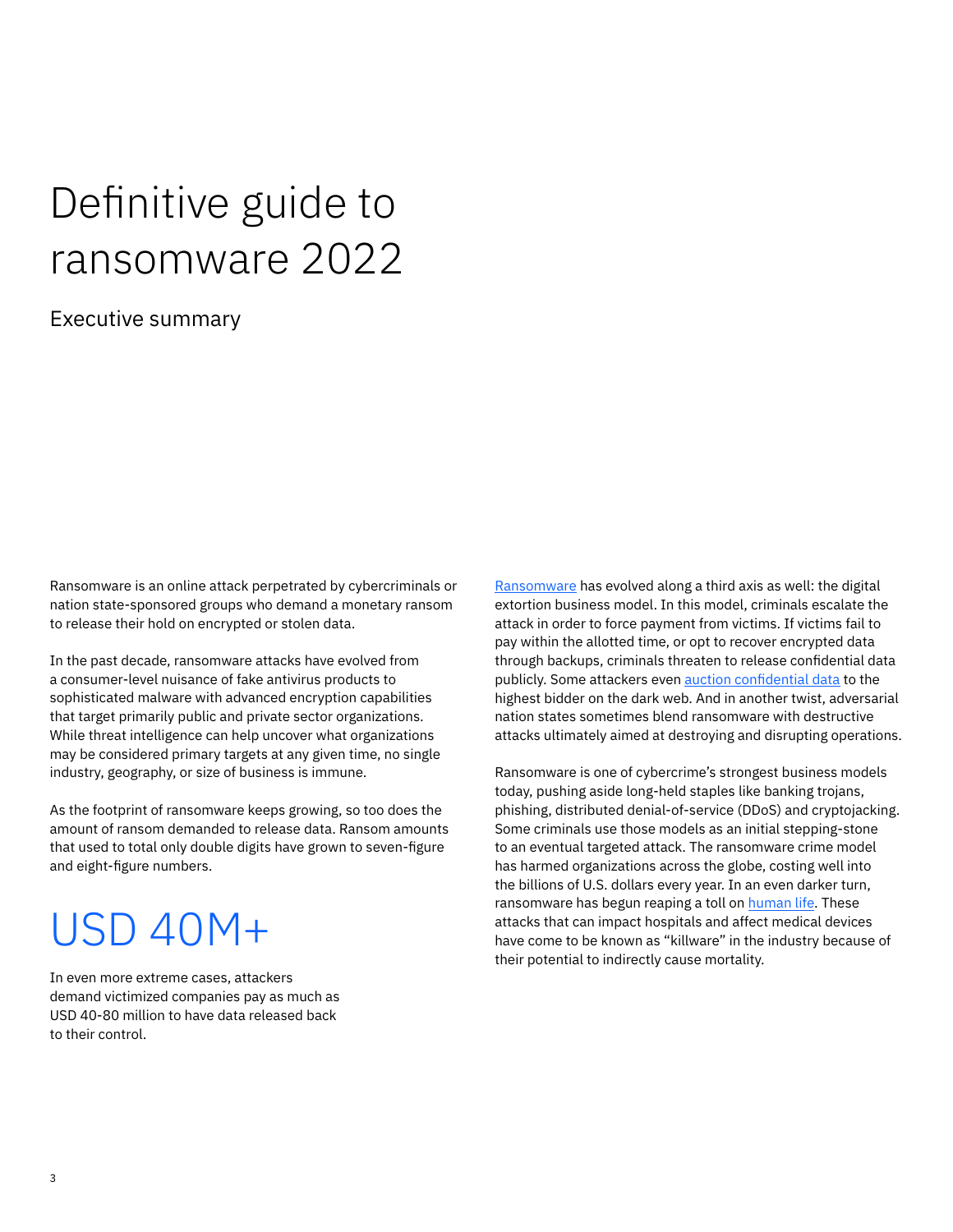As more ransomware attacks and variants rise every month, IBM Security® X-Force® believes ransomware will continue to threaten businesses in the coming years. This document provides guidance to organizations before and during a ransomware attack.

It's designed to help organizations understand the critical steps needed to protect their business before an attack can penetrate their defenses and achieve optimal recovery if adversaries breach the perimeter.

# The urgency of informed response

When a ransomware attack is discovered, the event can be jarring. Attackers still might be actively working on the attack when it's discovered, and every second counts. As time passes, more data and files are encrypted, and more devices are infected — driving up both cost and damage. Immediate, yet methodical and informed, action must be taken.

As a first action, you should involve and allow your IT security teams to begin investigating and assessing the stage of the attack. Then, they should launch the incident response process that they've prepared to combat ransomware. If you have confirmed the incident and have a retainer contract with a thirdparty provider, it's advisable to engage them at this point and get responders on site.

Other parties to consider contacting are [federal law enforcement](https://www.ic3.gov/Home/Ransomware) and regulators, depending on the local requirements for the geographies where your company operates.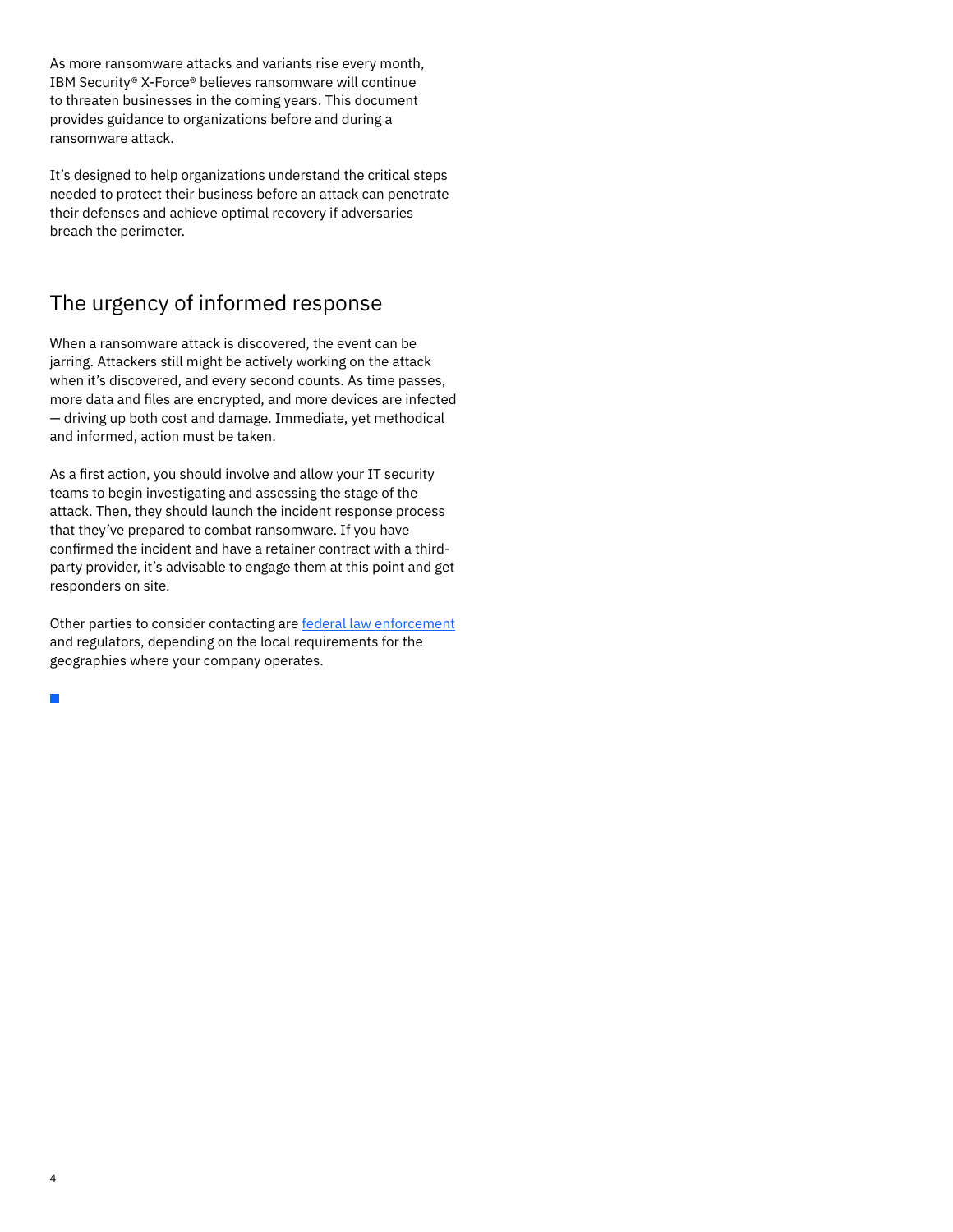# About this document

This document is intended to be used as a guide to help organizations fortify knowledge and defenses against ransomware threats, or more rapidly remediate an evolving situation if an attack occurs. Distinct sections address phases both before and during an attack, with the most critical and time sensitive being in the initial response section.

If your organization is currently experiencing a ransomware incident, it's highly recommended you immediately review the Incident response: Containment section. Then, return to the remainder of this document for an overall background on ransomware attacks.

We mention several **IBM** Security X-Force resources in this document and include summaries of them at the end.

### **Definitions**

#### **Malware variants and versions**

For the purpose of this guide, the terms malware "version" and "variant" have the following distinct meanings.

- The term *version* refers to the same malware program which encompasses newer or older versions of the same program with varying features.
- The term *variant* describes separate and different "families" of ransomware.

For example, there are several variants of ransomware that encrypt a user's files and then demand a ransom. These variants are commonly written by different people, known by different names by antivirus companies, and function differently but with the same overall goal. Each variant can have multiple versions, and versions are often upgraded over time to add features and capabilities.

 $\mathcal{L}_{\mathcal{A}}$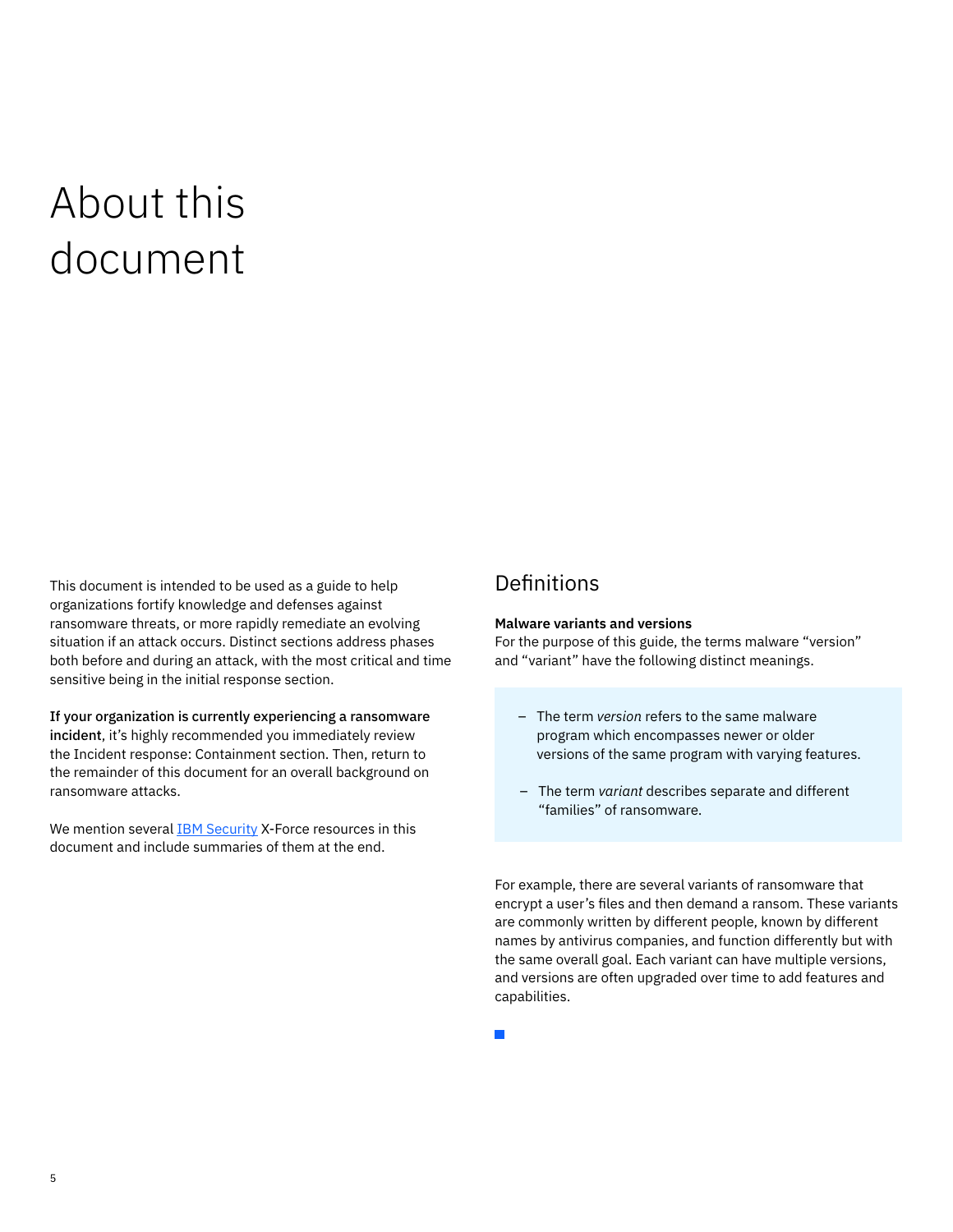# Ransomware infections a daily risk

[IBM Security X-Force](https://www.ibm.com/security/services/ibm-x-force-incident-response-and-intelligence) has seen a rapid increase in the number of clients who report being victims of ransomware attacks. Most cases of infection begin with unwitting employees being tricked by a well-crafted email to launch malware on devices attached to company networks.

While victims commonly receive ransomware through unsolicited email from a known or unknown sender as an attachment, there are other paths of infection. Ransomware can be injected into a user's browser session through a web browser vulnerability. Threat actors exploit these vulnerabilities using tools to compromise systems and plant "web shells" or "backdoors," or even remote access trojans.

More recent attacks also have featured a breach that started in the organization's cloud infrastructure and moved to the onpremises networks.

With an initial foothold in the compromised environment, attackers plot lateral movement, privilege escalation and the eventual deployment of ransomware on as many devices as possible.

# End users: The first line of defense

End user or employee education must be a central element in any ransomware prevention effort. These individuals are often your first line of defense against attacks.

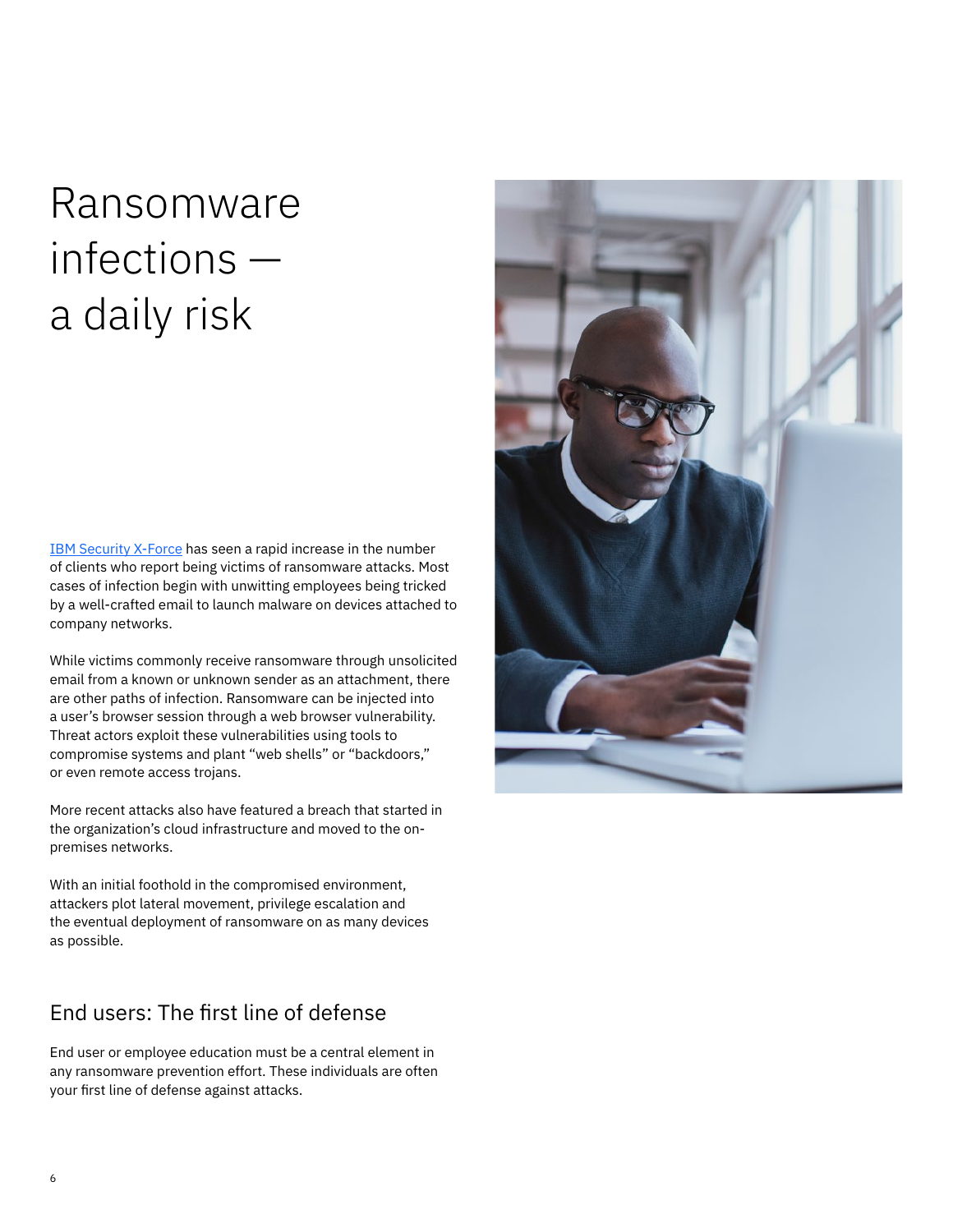When executed, ransomware creates several telltale signs that an information system has been compromised (see the Incident response: Detection section).

### End users should know how to identify and where to report anomalies.

For example, suppose that an employee discovers a file that's been encrypted by ransomware, or the HTML or text file most leave behind to inform the user of payment instructions. It's essential that the employee not only knows how to recognize potential ransomware activity, but also who within your organization to contact for immediate assistance. Quick recognition and reporting of malicious activity can reduce the overall impact of an attack and ultimately save both time and expenses.

However, if employees are unable to recognize a security event or know how to report issues, the attack may continue uninterrupted and continue to spread throughout the network.

# Not all ransomware is created equally

Like all malware, malicious codes vary in both sophistication and modularity. As such, not all ransomware codes are made the same. While some are ordinary and even obtained freely on open-source platforms and forums, others are highly sophisticated and operated exclusively by elite [cybercrime syndicates](https://www.forbes.com/sites/forbestechcouncil/2021/09/27/ransomware-gangs-who-are-they-and-how-to-stop-them/).

Malware used in ransomware attacks began to evolve rapidly starting in 2013. New malware families were created, and an influx of specialized malware developers joined the ransomware arena from various threat groups. But while most modern-day ransomware uses effective and often irreversible encryption ciphers, not all ransomware is equally effective.

Much like any cybercrime operation, an individual group's technical abilities depend on the attackers' skill and sophistication. These variables translate into some attacks being impossible to break without a decryption key, while others can be reverse-engineered and overcome — potentially without having to pay the criminals. Attack effectiveness also depends on whether the attackers are able to exfiltrate critical data that they may attempt to use as leverage for ransom later.

Whether encrypted data can be freed with a decryption key or resolved through reverse engineering is an important element to understand in an attack.

Knowing this information can help defenders create an effective response and help forecast return to normal operations. It can aid decision-making efforts on all aspects of communicating with  $-$  or avoiding communicating with  $-$  the attackers.

# Typical ransomware activity

While we noted earlier that not all ransomware is created equally, most codes perform a very similar list of actions when they land on a newly infected device.

#### **C2 communication**

When a computer becomes infected with ransomware, the malware may generate network traffic by sending encrypted system information to a command-and-control (C&C) server (C2). However, communication with a C2 isn't necessary for the encryption process itself. Ransomware that must reach out to a C2 node to retrieve a key before beginning to encrypt can incur a higher likelihood of failing if it cannot connect to the C2. It can also be detected before completing its mission. Normally, ransomware contains the public key needed for encryption and uses it locally without fetching from a remote server.

#### **Disable security and system restore, delete shadow copies**

Another common action taken by most ransomware variants is terminating a list of hardcoded processes and services that may interfere with file encryption such as databases, security applications and backup services. Some variants also search for and attempt to uninstall known antivirus programs or other security applications.

Other typical activity is to prevent and disable system restore features that may be enabled by the operating system. Many variants will run commands to do one or more of the following tasks:

- Delete volume shadow copies
- Wipe free space
- Clear event logs
- Turn off services that aid in the recovery of a corrupted system

Since they often land on individual user devices, most ransomware variants are designed to encrypt files commonly created and utilized by users. The variants ignore and don't affect the types of files the operating system uses to keep the computer operational. The goal is to keep the computer functioning so the victims can opt to pay.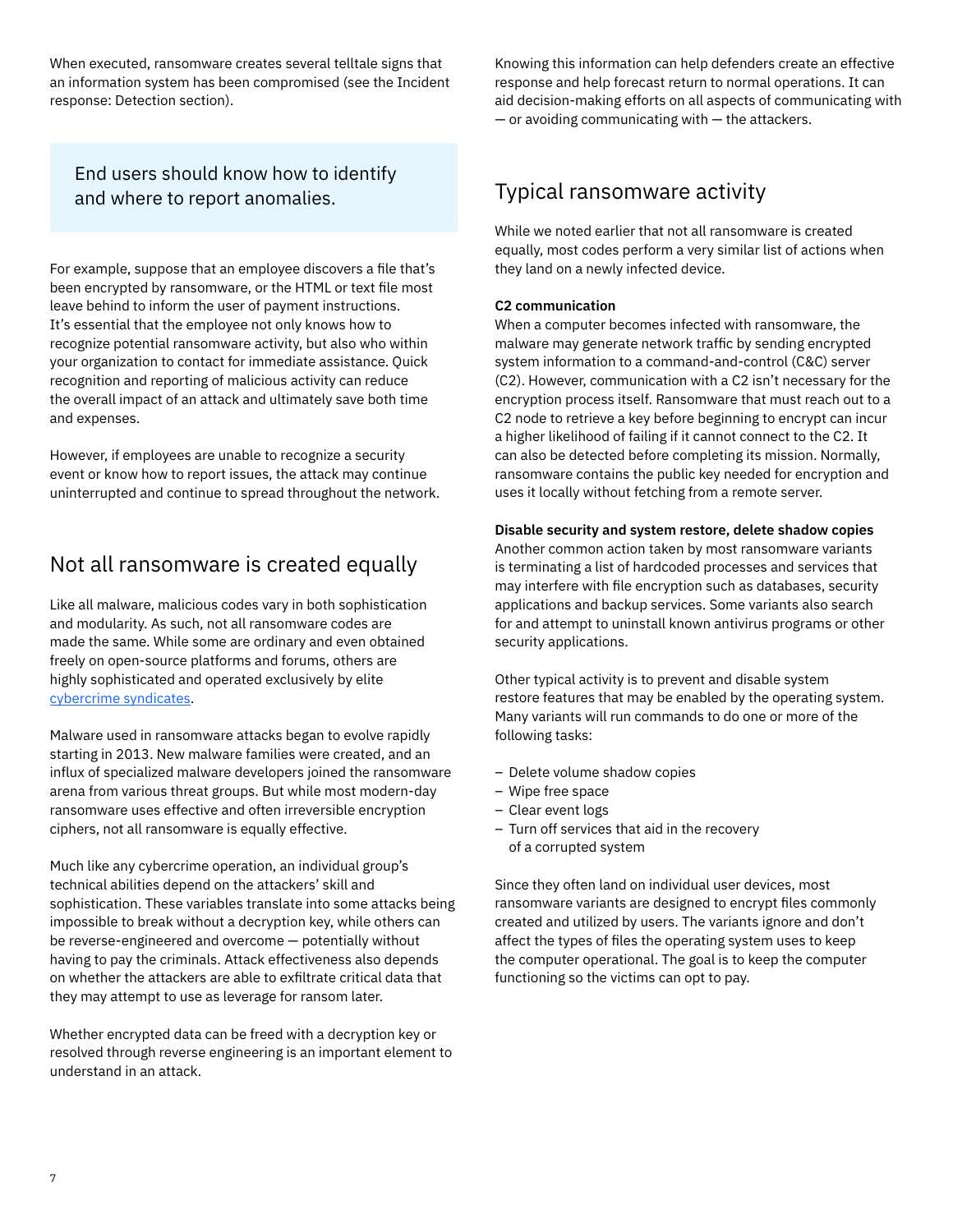

The file types targeted for encryption can vary within different versions of the same ransomware and across variants; however, most include the following categories of files:

- 1. Microsoft Office files (.doc, .docx, .xls, .xlsx, .ppt, .pptx, .rtf)
- 2. Open Office files (.odt, .ods, .odp)
- 3. Adobe PDF files
- 4. Popular image files (.JPG, .PNG, raw camera files and so on)
- 5. Text files (.txt, .RTF and so on)
- 6. Database files (.sql, .dba, .mdb, .odb,. db3, .sqlite3 and so on)
- 7. Compressed files (.rar, .7z and so on)
- 8. Mail files (.pst)
- 9. Key files (.pem, .crt and so on)

This list is by no means exhaustive. Some ransomware variants can target over 150 file types, and those can change over time depending on the attacker's motivation. In some attacks, ransomware will target very specific formats to capture an organization's critical files. The more critical the data encrypted, the more likely a victim is inclined to pay the demanded ransom.

# Worming through — no administrative privileges needed

Ransomware is known to be very contagious. Attacks on individual machines quickly become systemic issues largely because, unlike other malware, most ransomware infections don't require administrative privileges. Instead, the malware relies on the permission level the most basic users would operate on their assigned networked device. Ransomware attacks that worm through networks are known to plant malicious code in corporate file share servers and use those folders to move to other user devices without additional effort.

Another way that ransomware gets staged throughout the network is with human intervention from the attacker's side. Often a threat actor will use offensive tools to move laterally,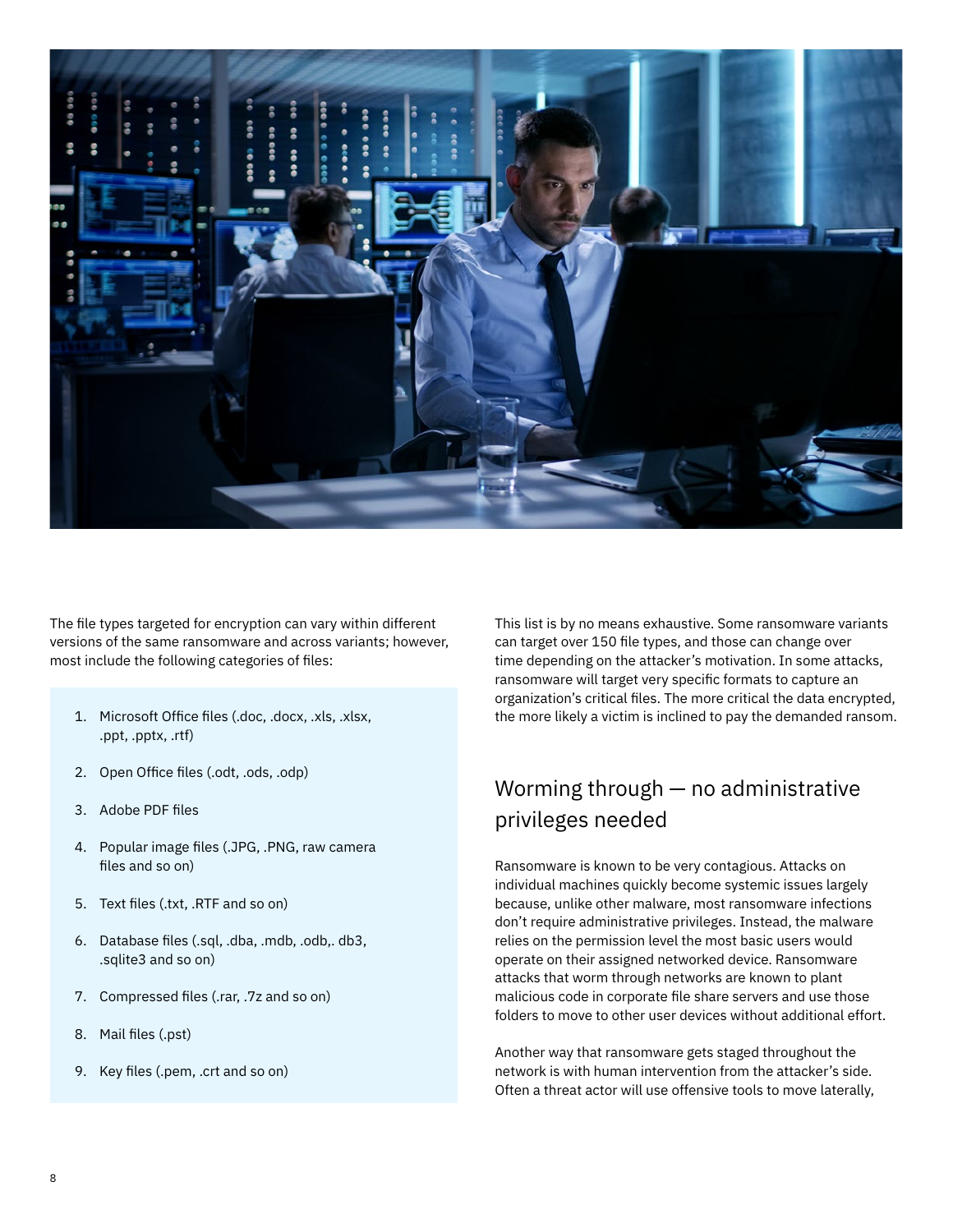abusing Cobalt Strike, for example. They may also heavily work with Windows tools such as PowerShell scripts and Windows Management Instrumentation (WMI). These actions should be hunted immediately and escalated accordingly when identified by security teams.

These factors make ransomware a viable threat to businesses where a large number of employees access networks daily.

Preventing ransomware attacks isn't easy, but it's possible to reduce and mitigate risk and to better detect and contain an attack if the network is infiltrated.

# Digital extortion — the ransomwareinduced data breach

Digital extortion is the most common ransomware attack model today. It's emerged over the past few years and continues to make headlines. This blended attack mode begins as a classic ransomware attack, demanding payment for encrypted files. But behind the scenes, attackers have already exfiltrated large amounts of data from the victim. If payment of the ransom is resisted, attackers threaten to expose the data or [auction it online.](https://www.zdnet.com/article/revil-ransomware-gang-launches-auction-site-to-sell-stolen-data/)

These ransomware attacks can quickly turn into a full-fledged data breach, with corresponding consequences on regulatory and reputational levels, encrypted data and hindered operations.

The extortive blended attacks can circumvent backup strategies because they essentially extort the victim into payment even if backups are in place. Blended attacks can put immense pressure on organizations to pay extortion fees. Still, many still opt to forego the option to pay and prefer launching response plans to recover on their own.

### Ransomware — the destructive flavor

While most ransomware attacks appear to be designed for financial gain, not all attackers share these motives. In some cases, what can appear to be a ransomware attack is actually a [destructive attack](https://securityintelligence.com/posts/from-state-sponsored-attackers-to-common-cybercriminals-destructive-attacks-on-the-rise/) that's designed to destroy digital assets and data rather than eventually release them to their rightful owners.

Destructive attacks use malware to wipe system components, corrupt data and render enterprise devices inoperable. This type of malware made headlines as a tool used primarily by sophisticated [nation-state actors](https://securityintelligence.com/posts/new-wiper-malware-used-against-ukranian-organizations/), especially during the Russian invasion of the Ukraine in February 2022. At least two different [wipers](https://securityintelligence.com/posts/new-destructive-malware-cyber-attacks-ukraine/) were deployed against Ukrainian organizations on that occasion.

Analysis of incident response data from IBM Security X-Force over the years has found such attacks are becoming more popular among cybercriminal attackers. Ransomware attacks including wiper elements increase the pressure on victims to pay the ransom.

The evolving trend of destructive malware attacks means that when preparing for ransomware attacks, you also should consider disaster recovery plans. Such plans should take into account the potentially disruptive impact to business continuity and critical operations.

# Triple extortion — adding DDoS to the mix

A concerning ransomware extortion trend observed by X-Force in 2021 was the expansion into "triple extortion" tactics. In this type of attack, threat actors encrypt, steal data and threaten to engage in a DDoS attack against the affected organization.

This kind of attack is particularly problematic for organizations because victims can have their networks held hostage by two malicious attacks. Data is encrypted, rendering work nearly impossible, and networks are bombarded with junk traffic to impair operations. In the background, attackers add the leverage of having already exfiltrated confidential data that they threaten to expose publicly. These pressure tactics can put tremendous strain on organizations, especially as they lose data, money and goodwill with every passing hour.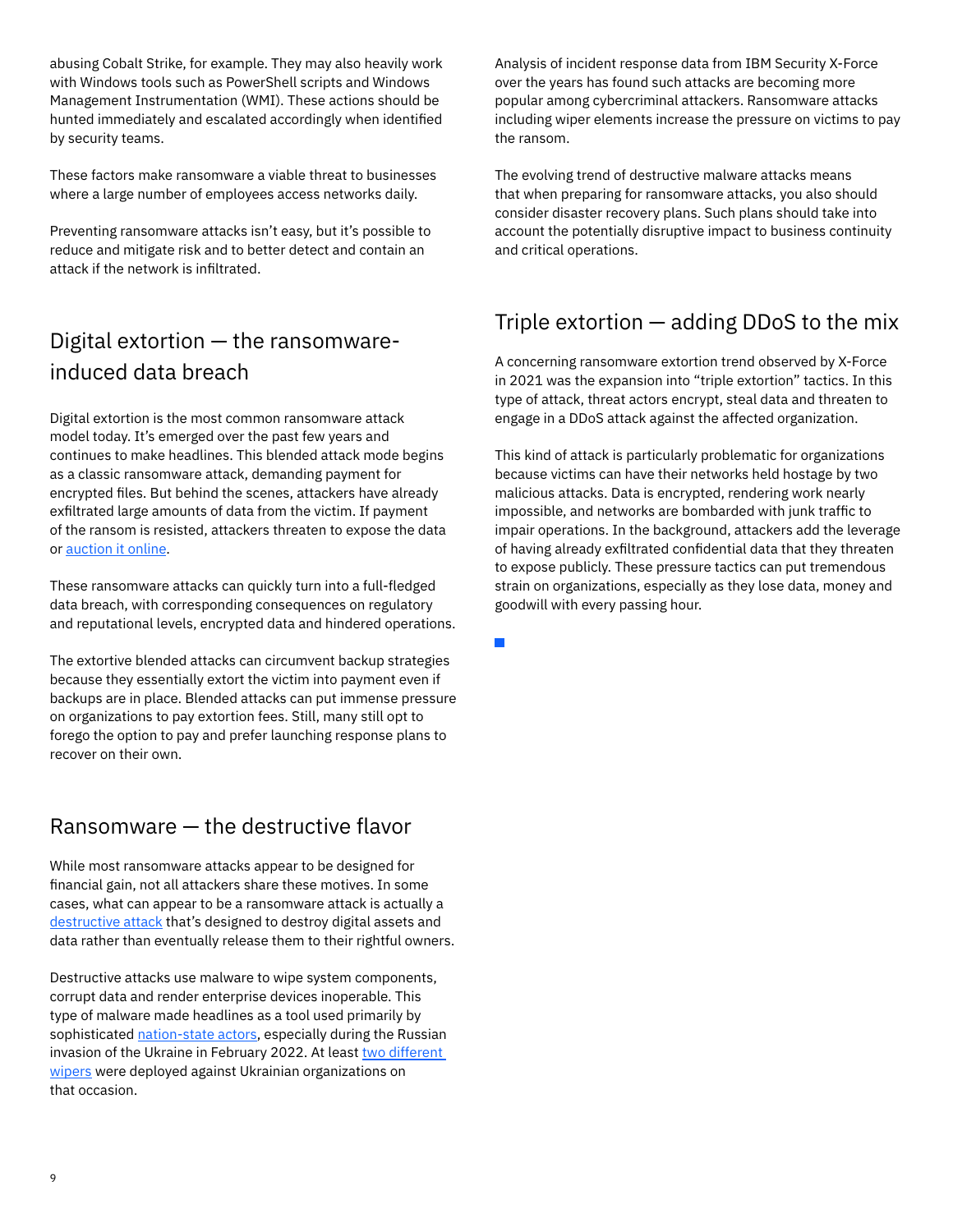# The ransomware incident's lifecycle

To describe the ransomware incident's lifecycle, this document uses the method outlined by the National Institute of Standards and Technology (NIST). The process is further described in the [NIST Computer Security Incident Handling Guide.](https://csrc.nist.gov/News/2020/data-integrity-sp-1800-25-and-sp-1800-26) The NIST periodically updates these documents.

Within the scope of an active attack, the following steps should be included:

- Preparation
- Detection and analysis
- Containment, eradication and recovery
- Post-incident activities

Each step is further detailed in the following sections.





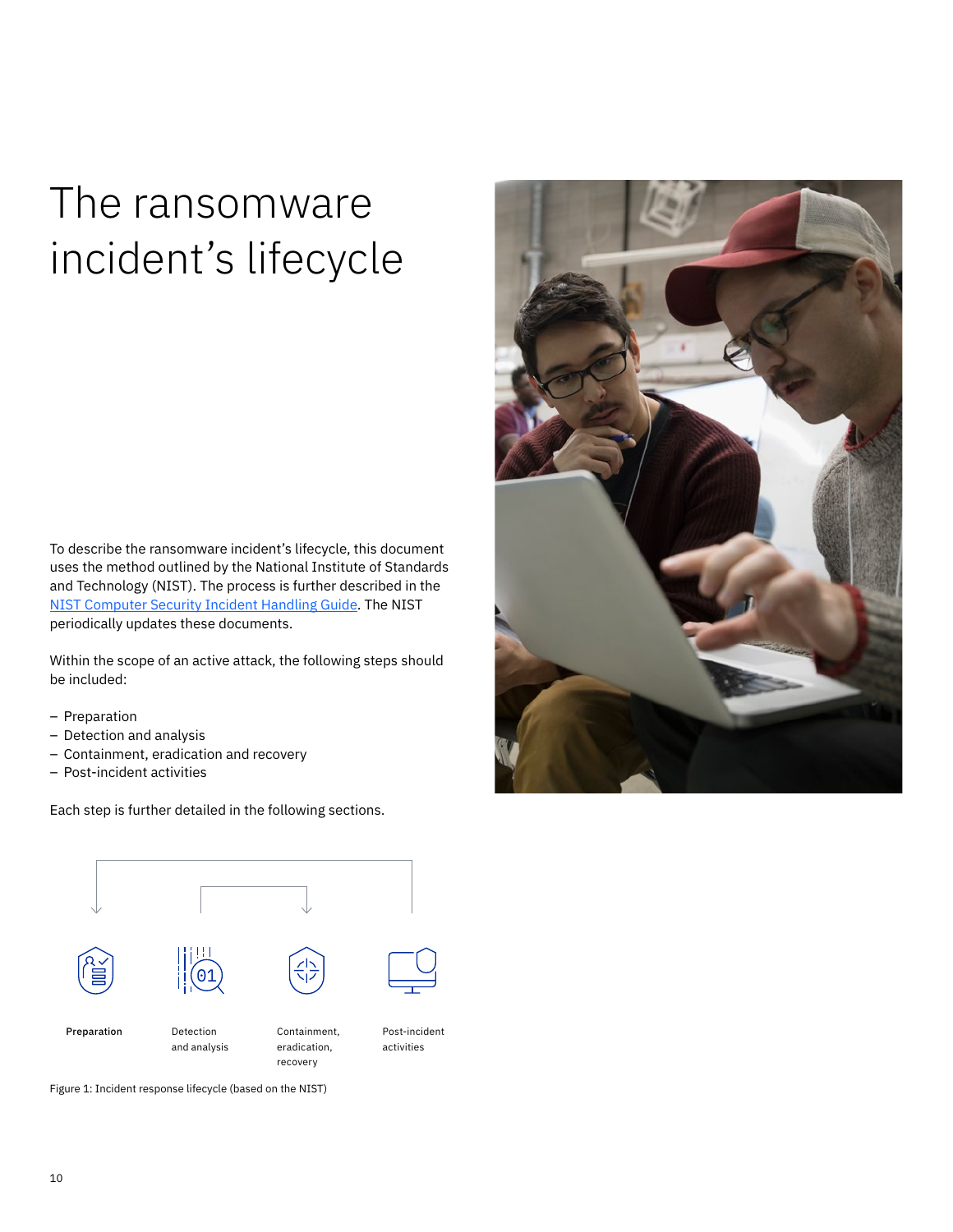### The preparation phase of the attack lifecycle involves preparing an organization for the following elements:

- The types of events and incidents they are most likely to encounter given their sector
- The systems they use
- Applicable key risk indicators  $(KRI)$  $(KRI)$  as they evolve over time

# Incident response: Preparation

Detailing all aspects of the incident response process is beyond the scope of this document. But the following recommendations are provided as [steps](https://www.ibm.com/case-studies/novaland/) an organization can take to help [prepare](https://www.ibm.com/case-studies/novaland/) [for and possibly prevent a ransomware incident.](https://www.ibm.com/case-studies/andritz/)

Because of the rapid and continued evolution of ransomware variants and attack tactics, IBM Security X-Force notes that the preparation phase of the NIST incident response lifecycle is the most important.

When malicious ransomware files are detected, it's likely too late to prevent the attack from moving forward, since data has already been encrypted. However, there's still a chance to contain the attack and potentially even halt some parts of the attack entirely.

Success is heavily dependent on a well-rehearsed defense strategy and a preparatory plan designed specifically to thwart a ransomware attack. The following sections note some preparatory elements that should not be overlooked.

#### **Role-based, end-user education**

Proactive end-user education and training are critical in helping to prevent compromises of all types, since end users often first encounter security incidents. Training should emphasize identifying phishing, business email compromise (BEC) fraud, malicious spam (malspam) and by extension ransomware and malware incidents. Because users are the first line of defense against even the most protected environments, periodic training is recommended for end users in the following areas:

- The types of threats they are likely to encounter
- What actions they should take and avoid
- How and where to report issues

Ultimately, a security-conscious workforce is an achievable cultural asset that can serve as a cost-effective multiplier for the overall security posture of the organization.

#### **Email as the prominent infection vector**

Research shows that email continues to be a primary point of entry for ransomware attacks. According to the X-Force Threat [Intelligence Index](https://www.ibm.com/security/data-breach/threat-intelligence), phishing was the top attack pathway in 2021, with 41% of incidents X-Force remediated using this technique to gain initial access. Given its established use as a must-have tool for all businesses, phishing provides threat actors with a familiar and often lucrative way to reach and launch attacks on potential victims.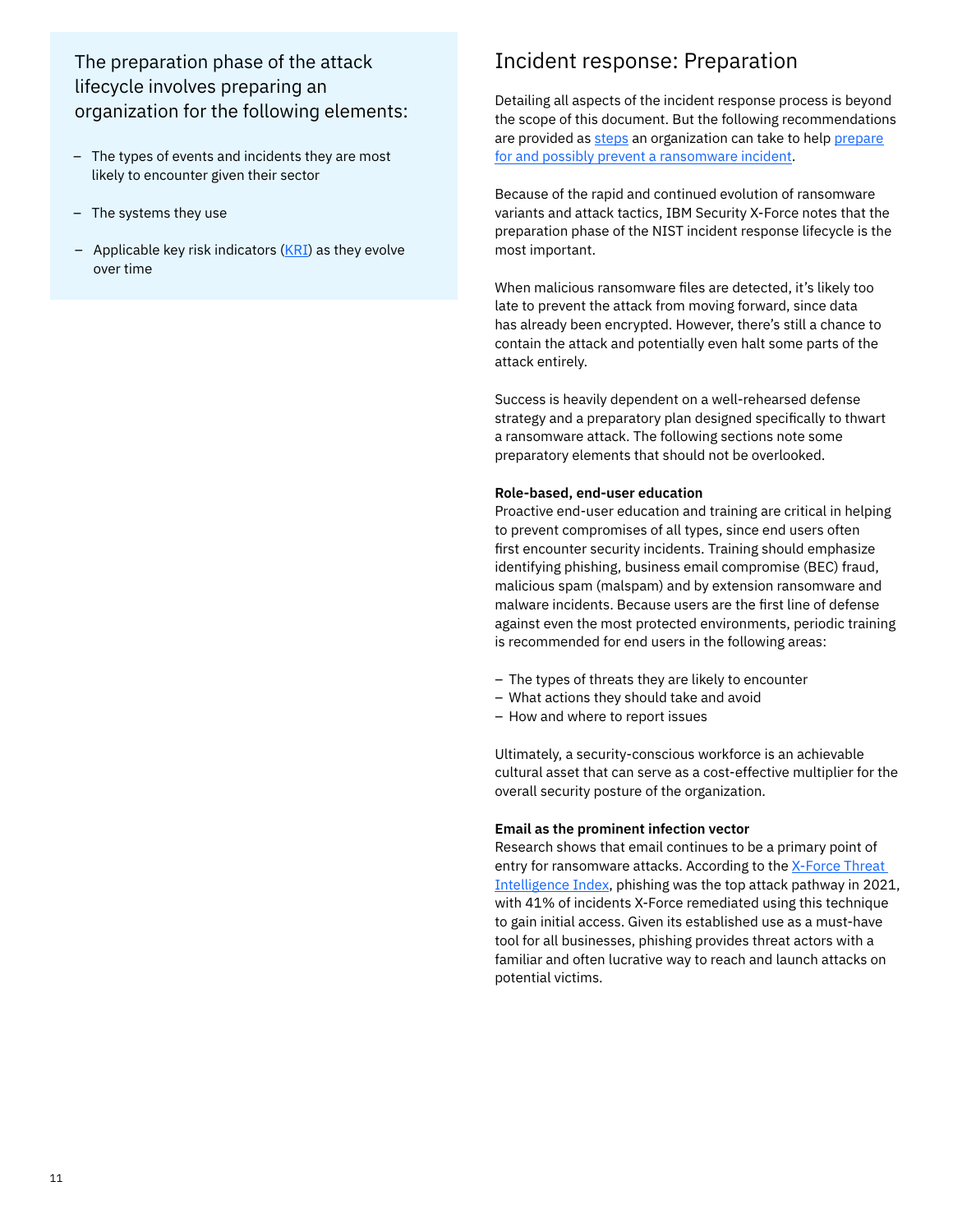Educate users about email security often. Consider a campaign performing periodic, unannounced mock phishing exercises where employees receive emails or attachments that simulate malicious behavior. During such campaigns, generating metrics on the number of users clicking on suspicious attachments or links can help demonstrate both current awareness status and document improvement over time.

A successful education campaign requires generating a baseline of the number of users clicking on suspicious attachments or links, followed by educating the workforce. Thereafter, conduct a follow-up campaign to quantify the increased awareness within the organization. Test campaigns can be created in-house or contracted out to companies that specialize in these types of cybersecurity awareness campaigns.

#### **Macros as an infection vector**

Malware in general — including ransomware — is commonly distributed inside productivity files that are least likely to be blocked by email filters and security systems. Distributing malware through macros is an established but effective technique. Used by cybercriminals since at least the mid-1990s, this traditional attack method continues to pose an elevated risk to users and company networks.

In most cases, malicious code is hidden inside common work tools, such as Office suite documents or spreadsheets. To lure users into enabling the code to run, malware is concealed in macros that will launch scripts without the users' understanding of what is happening in the background. When users open the document, they're encouraged to "enable macros to see more information." The macro in turn is set to use PowerShell scripts, fetch additional payloads and use tools that can bypass security controls during transit.

While macros can be enabled in trusted workflows, they don't have to be enabled for all activities. Disabling unnecessary macros can help establish an additional layer of defense and help deter potentially risky macro enablement.

Of note, in 2022 [Microsoft announced](https://techcommunity.microsoft.com/t5/microsoft-365-blog/helping-users-stay-safe-blocking-internet-macros-by-default-in/ba-p/3071805) that it will block internet macros by default in Office. This change will help curb some of the potency of malicious macros, but awareness and controls will still be necessary to mitigate risk.

#### **Misconfigurations as an entry point**

The way organizations manage identities, permissions and their active directory continue to impact how they're breached. Misconfigurations discovered by security teams before attackers find them is the optimal scenario, but they're often overlooked.

Best practices include the following activities:

- Holding continual user education about the risks of macros in email attachments
- Providing stricter notification about macros to help users self-identify risky behavior
- Ensuring group policies are current
- Blocking macros from running in Word, Excel and PowerPoint documents that come from the internet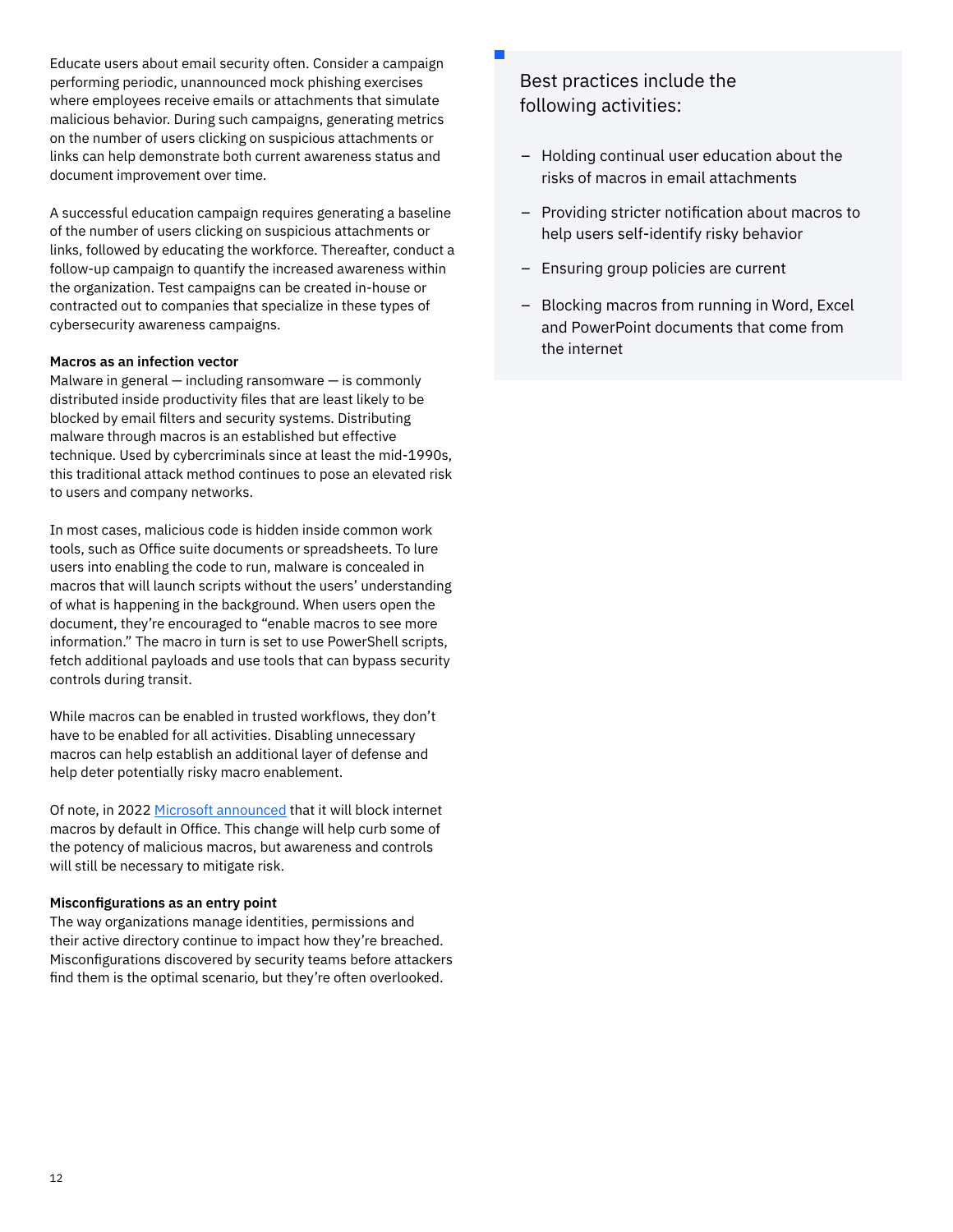One example X-Force incident response teams encounter is setting web-based access to the Active Directory Manager and then missing the control that keeps the interface private. The interface is thereby exposed to the internet, which can allow an attacker to find and use the interface as an entry point to the organization.

#### **Never keep a default password**

Changing default passwords seems elementary, yet it's sometimes overlooked even on important assets, systems and interfaces. This little-noticed misstep can grant adversaries easy entry and the ability to take over a pivotal point of access.

Make sure all default passwords are changed and run a regular check across the infrastructure to confirm nothing was skipped or overlooked.

#### **Deploy multifactor authentication whenever possible**

Passwords are probably one of the easiest secrets to steal and are found in great abundance in breached records online. Using password-only protection isn't considered secure. Deploy multifactor authentication (MFA) across every possible login system to ensure that stolen passwords or overlooked default login credentials aren't readily usable to attackers.

X-Force analysis of attacks across different geographies shows that a more widespread use of MFA could help drive down BEC incidents and the successful use of stolen credentials.

#### **Strip and prohibit attachments with executables from email**

Most organizations configure email servers to prohibit sending or receiving emails with executable files as an attachment. This setup is one reason why attackers opt to send emails with a compressed archive attachment that conceals executable malware.

While organizations often configure their email gateways to scan inside compressed archive attachments, they don't necessarily strip or remove the executables. If an antivirus scan doesn't detect the executable as a threat, then it will eventually make it to the user's mailbox and to the endpoint. This setup enables sophisticated malware to bypass controls and allow attackers to plant an initial foothold.

It's possible to mitigate the risk of attachments getting through email controls. Do so by configuring the email server to strip any executable file, including files within archives that aren't password protected and that have an EXE, COM or SCR extension. Also, consider stripping .JS extensions before allowing delivery to the user's mailbox.

Some organizations have taken the step of automatically quarantining all Office document attachments that contain macros. Additionally, some enterprises have gone even further and quarantined all attachments, regardless of type, and then held them for approval and release to the end recipient.

One potential solution for handling Office documents is to allowlist [trusted \(signed\) macros](https://www.cyber.gov.au/acsc/view-all-content/publications/microsoft-office-macro-security#:~:text=Microsoft%20Office%20applications%20allow%20developers,macro%20has%20not%20been%20altered.) and block all others. In scenarios where new business document macros need to be allowlisted, this activity should be change-managed to ensure that a full audit trail exists. Taking this action can minimize the risk of misuse by malicious insiders.

#### **Maintain current antivirus and endpoint protection**

Endpoint antivirus solutions aren't the sole protection mechanism for threat detection. Still, they should be the initial mechanism and deployed to all users across the organization.

Organizations should ensure antivirus solutions are updated with the latest virus definitions to optimize their effectiveness. Ransomware is constantly evolving and changing to avoid detection. New versions appear daily and often go undetected by common corporate antivirus products for several days, which can allow attackers to elude detection and gain a foothold in the organization.

Organizations should consider using designated antivirus products for different purposes: one antivirus product for desktops, a second for servers and a third for the email gateway. This strategy can provide optimum coverage for emerging threats that may not be detected by one antivirus solution but may be detected by another.

Consider [additional endpoint protection](https://www.ibm.com/security/services/managed-detection-response) solutions that don't rely on signatures, but instead detect suspicious behavior and untrusted applications.

#### **Restrict execution of programs from 'Temp' folders**

Malware commonly uses 'Temp' folders as the initial execution point, and ransomware is no different. When possible, use Group Policy Objects [\(GPO](https://docs.microsoft.com/en-us/previous-versions/windows/it-pro/windows-server-2012-r2-and-2012/hh831791(v=ws.11))) or Software Restriction Policies [\(SRP\)](https://docs.microsoft.com/en-us/windows-server/identity/software-restriction-policies/software-restriction-policies) to restrict the execution of any program from generic 'Temp' folders and within 'Temp' folders in a user's profile, such as "c:\users\<user>\appdata\temp."

For example, most ransomware initially executed tries to copy the malicious payload to the user's 'Temp' folder to continue the execution chain. If that folder were blocked, the initial malware infection could be hindered.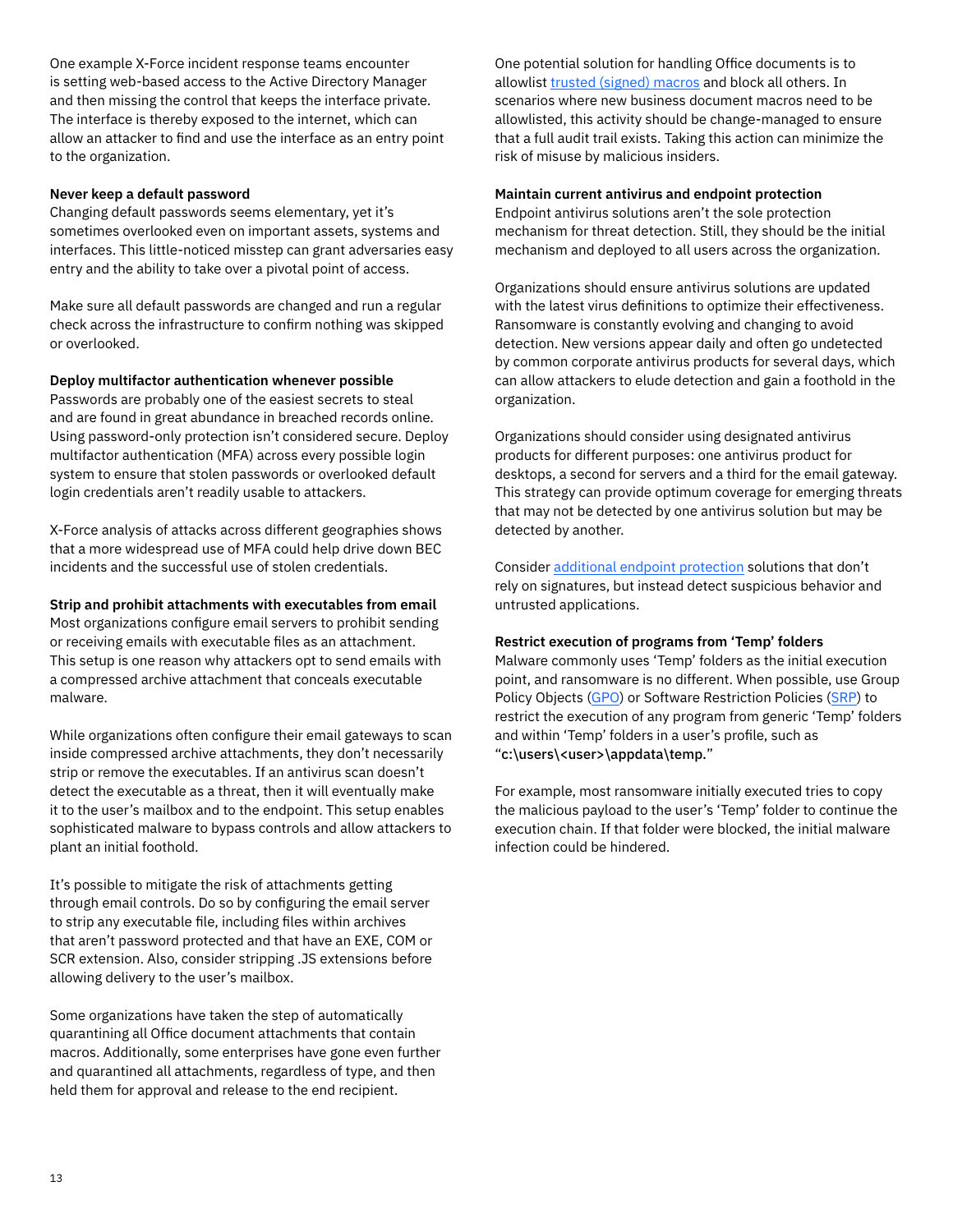# 4 out of 5

Number of top vulnerabilities exploited in 2021 that were new <sup>1</sup>

A more robust solution is Windows AppLocker. This tool can disable executables from not only temporary folders, but also from other nonstandard folders such as %AppData% or %LocalAppData%, which are used by many malware and ransomware families. Conversely, most legitimate, commercial professional software doesn't use these folders to launch programs.

#### **Hone vulnerability management**

Attackers that aim to plant ransomware in IT networks often use zero-day vulnerabilities to gain a foothold within a network. Zero-day vulnerabilities can be a difficult attack vector to monitor as this activity continuously emerges with new exploitable issues — sometimes daily.

The X-Force Threat Intelligence Index revealed that the number of incidents caused by vulnerability exploitations rose 33% from 2020 to 2021. Four out of the top five vulnerabilities exploited in 2021 were new vulnerabilities.

In many instances, security teams often waste time and resources remediating vulnerabilities that pose minimal risk to their organization, while high-risk vulnerabilities go unattended. As a result, businesses are accumulating more and more "debt" in the form of unpatched vulnerabilities that can directly impact their organizations. And just as every debt expires, so can businesses lose control of their exposure to cyberattacks without proper vulnerability management.

[Identifying and prioritizing the most critical vulnerabilities](https://www.ibm.com/case-studies/data-action/)  [requires a broader, more scientific and automated approach](https://www.ibm.com/case-studies/data-action/). This **approach** must include correlating threat and vulnerability data from a variety of sources, identifying vulnerabilities that are actively being weaponized and ranking the most severe vulnerabilities for priority remediation.

**Maintain an aggressive and current patch management policy** Threat intelligence reveals that attackers using a large variety of malware types, including ransomware, are quick to find and implement zero-day vulnerabilities as part of their overall malicious game plan.

While zero-day vulnerabilities can appear often, in most cases patches are also issued relatively promptly. Organizations should adopt an aggressive [patch management](https://www.hcltechsw.com/products/bigfix/home) policy, especially with browser vulnerabilities such as Adobe Flash and Java that are used by a large population of employees. Patches should be pushed automatically where possible and applied in a timely manner. In cases where a patch cannot be applied to a high-risk issue, measures such as segregation consideration, mitigating controls and compensating controls should be put into place to minimize potential exposure.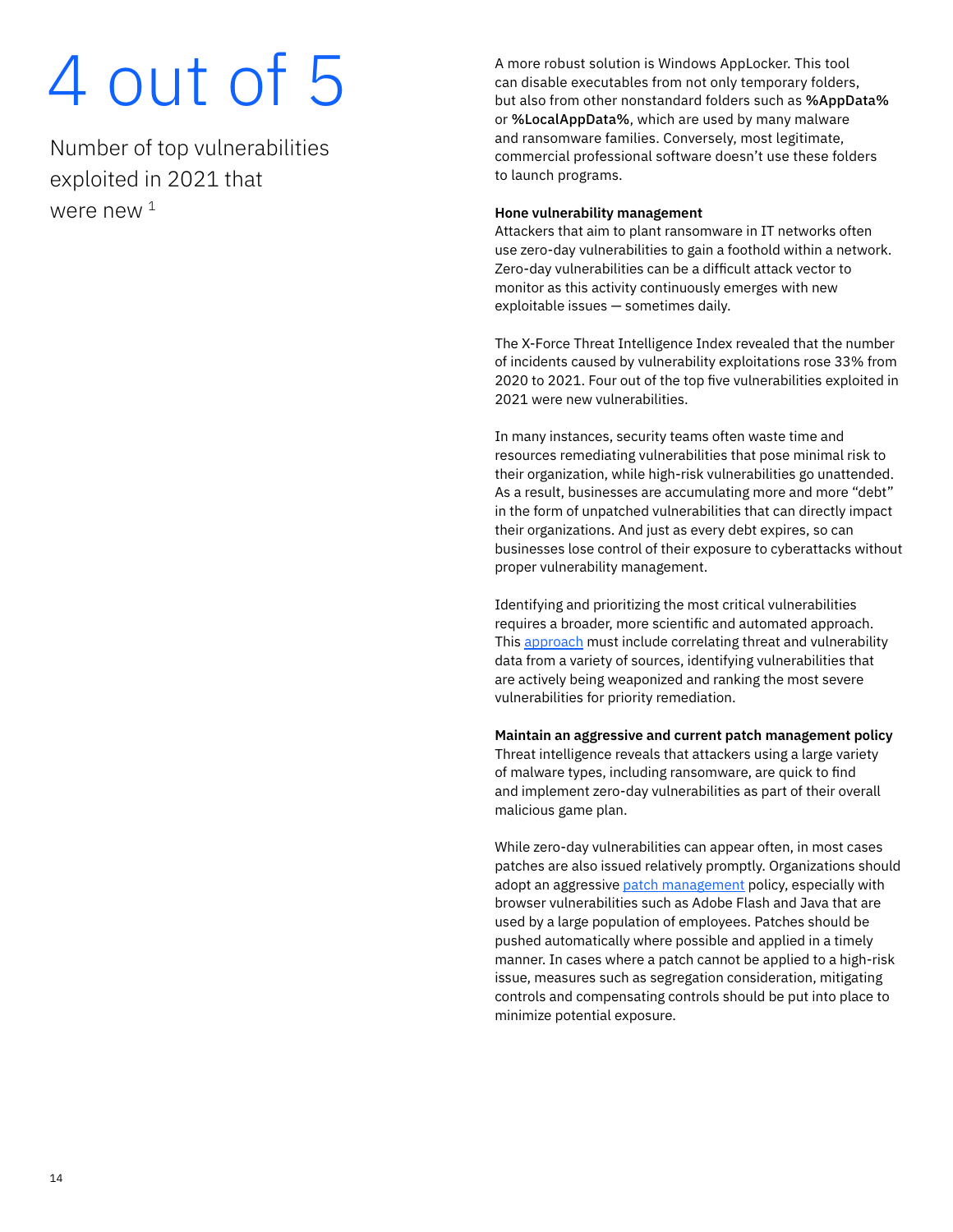#### **Increase DNS visibility, sinkhole and web filtering capabilities**

In the case of ransomware, initial domain name server (DNS) resolution by the malware sometimes relies on its operator's domain generation algorithm (DGA). This setup makes identifying and blocking known bad domains more difficult, since the malware can generate and use thousands of different domain names to reach the C&C server.

Nevertheless, good visibility into the corporate DNS can be extremely helpful when working on an incident and can provide an early warning system. The ability to search and monitor DNS requests allows security teams to see patterns, such as frequent DGA-style DNS requests.

Organizations should also consider implementing a **DNS** [sinkhole](https://en.wikipedia.org/wiki/DNS_sinkhole) capability rather than outright blocking specified Internet Protocols (Ips) or domains at the egress gateway. Using a sinkhole allows the organization to redirect domains and IPs to a specific internal server that can provide advisories to users who attempt to go to blocked sites. The sinkhole can also provide real-time notifications when computers attempt to reach risky domains.

Another helpful control that organizations should consider implementing is a reputation-based web filtering capability. Keeping track of IPs on block lists, domains and sites in general is a never-ending job. Next-generation firewalls and proxies rely on real-time **[reputation feeds](https://www.quad9.net/)** that crowd source intelligence information and help protect organizations by implementing known bad destinations quickly. This activity provides rapid blocking capabilities when sites are discovered as having malicious content.

IBM is a [Quad9](https://www.quad9.net/) partner. Quad9 is a free, recursive, anycast DNS platform that blocks known malicious domains, preventing computers and Internet of Things (IoT) devices from connecting to malware or phishing sites.

#### **Enforce least privilege principles**

Since ransomware targets common user files on the local system and on network shares, X-Force recommends that organizations apply least privilege methodology to file access on company networks. With least privilege principles in place, admins can grant minimal permissions necessary for each user, based on what's required for their daily work.

Since an infected computer operates with the permissions of the user currently logged on, it can only traverse and encrypt files to which it has read-and-write access. If a user doesn't require read-and-write access to various network shares, security teams should minimally consider removing write permissions from locations where access isn't required on a regular basis.

A common misstep X-Force incident response teams have seen is security teams that allow local users to run as administrators on their devices. Granting this permission level allows

ransomware to perform more malicious actions on the device and what that device can connect to, augmenting potential impact. Removing local administrative privileges limits human error and malicious actors alike.

#### **Disabling Flash**

Adobe Flash has been a well-documented infection vector for ransomware. Some of the most popular internet browsers have already taken steps to block Flash by default due to mounting security flaws. Because of the risk posed by Flash, X-Force recommends that organizations consider disabling Flash by default throughout the organization.

Should a business case exist for select users to use Flash, users may benefit from additional safeguards, such as dedicated highrisk network segmented from the organization. While disabling Flash won't remove all risk from Internet activity, the change can help decrease an infection vector that attackers often use.

[Flash End of Life](https://www.adobe.com/il_en/products/flashplayer/end-of-life.html#:~:text=When%20is%20the%20Flash%20Player,(%E2%80%9CEOL%20Date%E2%80%9D).) (EOL) occurred at the end of 2020. As Flash isn't being distributed or updated by Adobe, discontinue usage to limit the risks that it can produce.

#### **Consider disabling Windows Scripting Host**

The use of JavaScript or VBScript by ransomware and other malware has increased over the last few years. Malware authors frequently use scripting because Windows Scripting Host (WSH) is enabled by default on all Windows systems. But while malware authors like this feature, most organizations don't use it, or use it sparingly in legitimate daily activity.

Scripting is a risky ability that can widen the attack surface for ransomware. That development can lead to higher chances of a malware script being successful and starting the ransomware infection cycle to its file-encryption conclusion.

Some of the malicious scripting possibilities can be centrally prevented through Group Policy. Create the following registry key and value to disable:

HKEY\_LOCAL\_MACHINE\SOFTWARE\Microsoft\Windows Script Host\Settings\ Enabled and set the Value data of Enabled to 0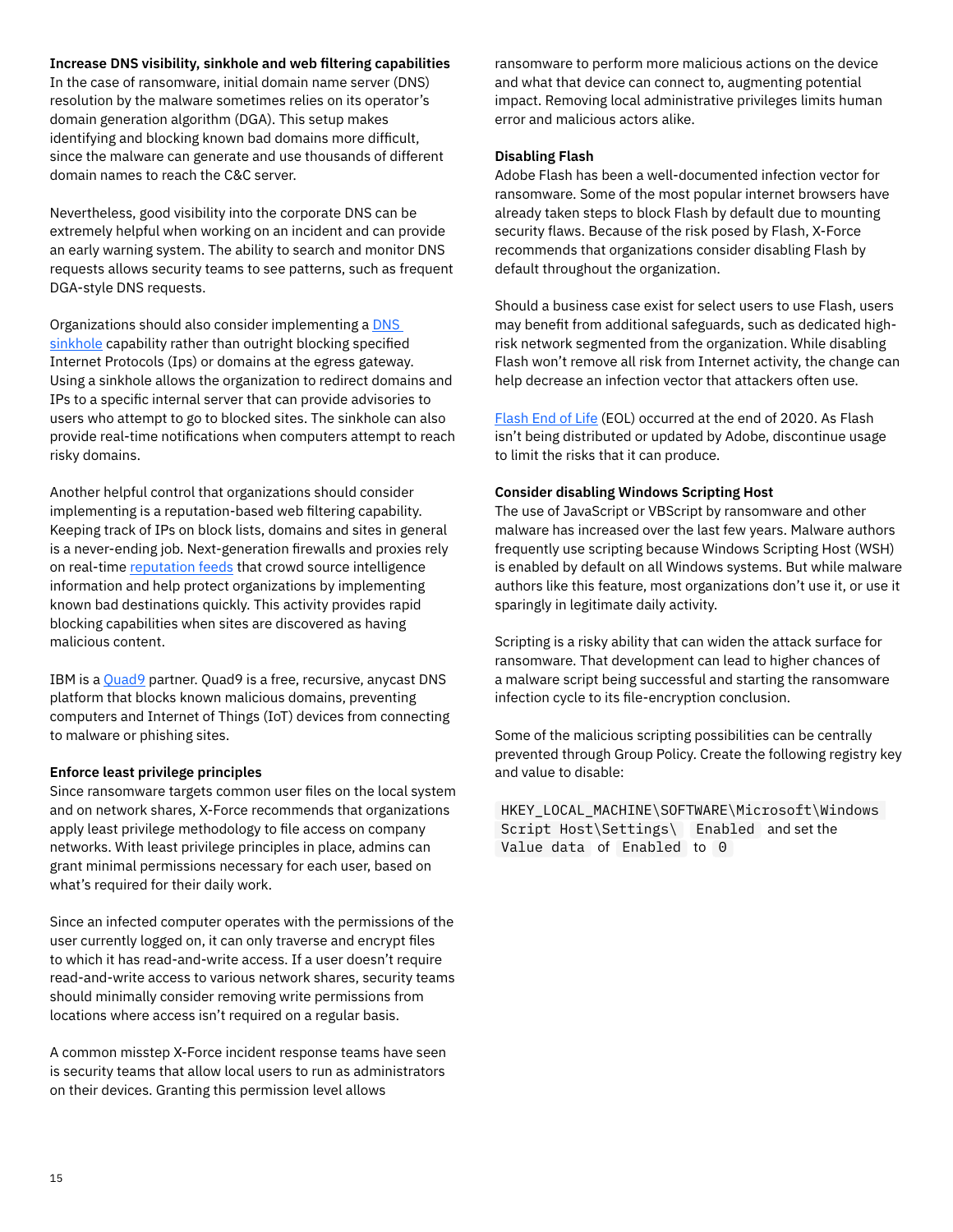This action can help limit ransomware or other malware that might attempt to use JavaScript or VBScript to run an infection routine. Instead of running the script, the user will see a WSH notification on screen warning them regarding scripting being disabled.



Figure 2: Windows Script Host disabled message

Note that disabling WSH will prevent users from running all scripts, including VBScript and JScript scripts, that rely on WSH. If scripts are required for daily work, other controls should be considered.

#### **Hire a hacker**

To minimize the possibilities for attackers to find ways into your networks, organizations must continually work to find and fix exploitable vulnerabilities that impact their most important applications, networks, hardware and people.

We recommend scoping and [testing your environment](https://www.ibm.com/security/services/penetration-testing) for flaws and weaknesses that might let a criminal gain access. Include specialized testing as needed for ATMs, blockchain, IoT, automotive and cloud platforms, to name a few.

# Develop and rehearse an incident response plan

An [incident response](https://www.ibm.com/security/incident-response?lnk=STW_US_STESCH&lnk2=learn_Securitygen&pexp=DEF&psrc=NONE&mhsrc=ibmsearch_a&mhq=incident%20response) plan enables companies to act quickly and effectively during a stressful situation of threats, disruption or disaster that can affect the organization's operations on all levels. Incident response plans specifically address situations that threaten digital assets and access to data.

A plan is created so that response is [thorough,](https://www.ibm.com/qradar/security-qradar-soar) and when issues do arise, confusion and panic-induced decisions are minimized.

The methodology of an incident response plan should include the obvious stages of detection, containment, eradication and reestablishment of operations, but it shouldn't end there. After the incident, a root cause analysis should guide a lessonslearned phase that allows the organization to continue to mature the plan and fine-tune the future actions.

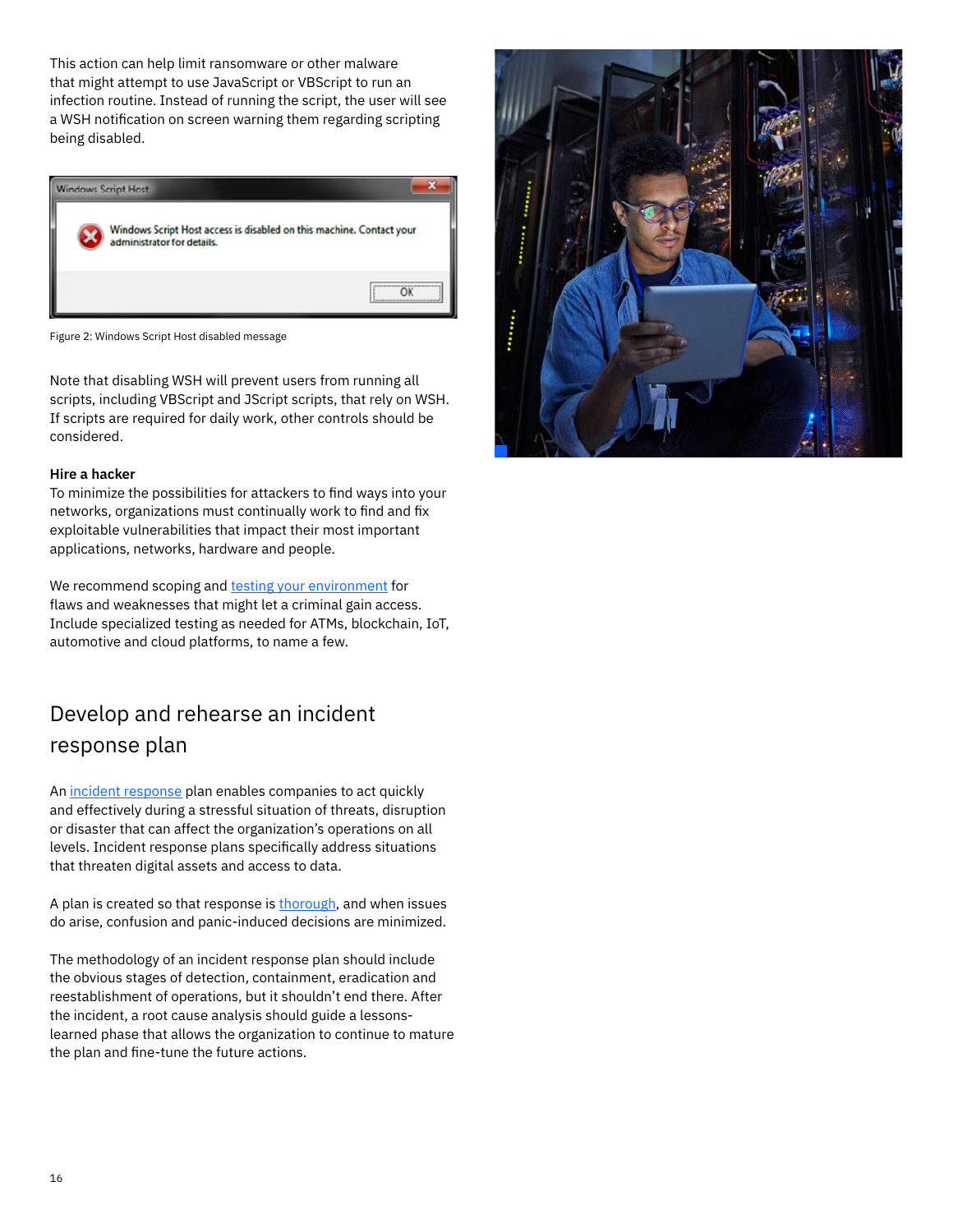This document goes into further detail on the stages of responding to a ransomware attack based on the NIST framework. For details on **creating your first plan**, refer to the NIST [guide](https://nvlpubs.nist.gov/nistpubs/SpecialPublications/NIST.SP.800-61r2.pdf). Alternatively, organizations can also opt for the [SANS](https://www.sans.org/) framework and [handbook](https://www.sans.org/reading-room/whitepapers/incident/paper/33901).

Whatever plans are in place, no matter how detailed they can seem, teams running plans must rehearse to understand how to launch and carry out response activities.

Management should also be well versed on communication. They should know the following procedures:

- How to respond to media and stakeholder questions
- What are the regulatory communication requirements and timelines
- How to employ an effective leadership style during an incident, keeping in mind that often the entire organization is affected — not just IT

Tabletop exercises (TTXs) are a good way to begin. However, to be able to validate a response plan under pressure, drills must cross into the physical realms of everyday operational activity as much as possible. A rehearsed team can function more effectively during an actual event, and rehearsals can help teams improve over time.

If your organization requires assistance at any stage of the plan creation, TTX or plan drilling, our team of experts is here to help. Contact the **IBM Security X-Force Cyber Range for** more information.

### Incident response: Detection

The way an organization first [detects](https://www.ibm.com/case-studies/novaland/) a ransomware infection can vary widely. However, in most cases an employee will find it impossible to access files, see a ransom note, or notice that a certain service is no longer accessible.

The first goal is to contain the spread of the infection as soon as possible and isolate the infected systems, thereby minimizing the risk to the larger organization. This activity also helps stop any ongoing encryption processes that may still be underway. Ending these processes reduces the damage to the organization and the effort needed to restore access to data, systems and business operations.

We have uncovered common discovery scenarios through our response engagements while helping IBM Security clients deal with ransomware attacks. Those top scenarios are listed in the following sections.

As you read the scenarios, note that just because an organization identifies one host that is infected or is responsible for encrypting files doesn't mean that others haven't been affected. If just one host within an organization is found to be infected, it's highly likely that additional hosts are also infected. This possibility can occur because the same vulnerability may exist throughout hosts across the entire enterprise.

If you identify an infected host that is responsible for encrypting files, especially on a network share, monitor the shares very closely after you take the infected host offline. You should take this action because other infected hosts can continue the encryption process.

#### **Scenario one: A network user attempts to access a file on a network share and finds it encrypted**

Suppose users attempt to access a shared folder and find encrypted files in that location. This scenario presents the most potential risk to the organization. In this case, a user is accessing network shares on an infected computer somewhere on the network. Operating with the user's permission level, the ransomware goes through the network share and encrypts all the files to which the user has access as it runs through the folder.

In a larger organization, the number of files the user can access could be extensive, exposing several hundred thousand files to encryption, theft, or both. A large network share could take days for the ransomware to encrypt, but the process can nonetheless begin and run for some time before it's identified. This phase can be detrimental and harder to detect, especially since the victim computer doesn't yet display a ransom message.

To contain initial infection, it's extremely important and time sensitive to find the infected computer or computers. Narrowing down the infected user or users is most commonly achieved by looking at file ownership permissions on the files that have been encrypted.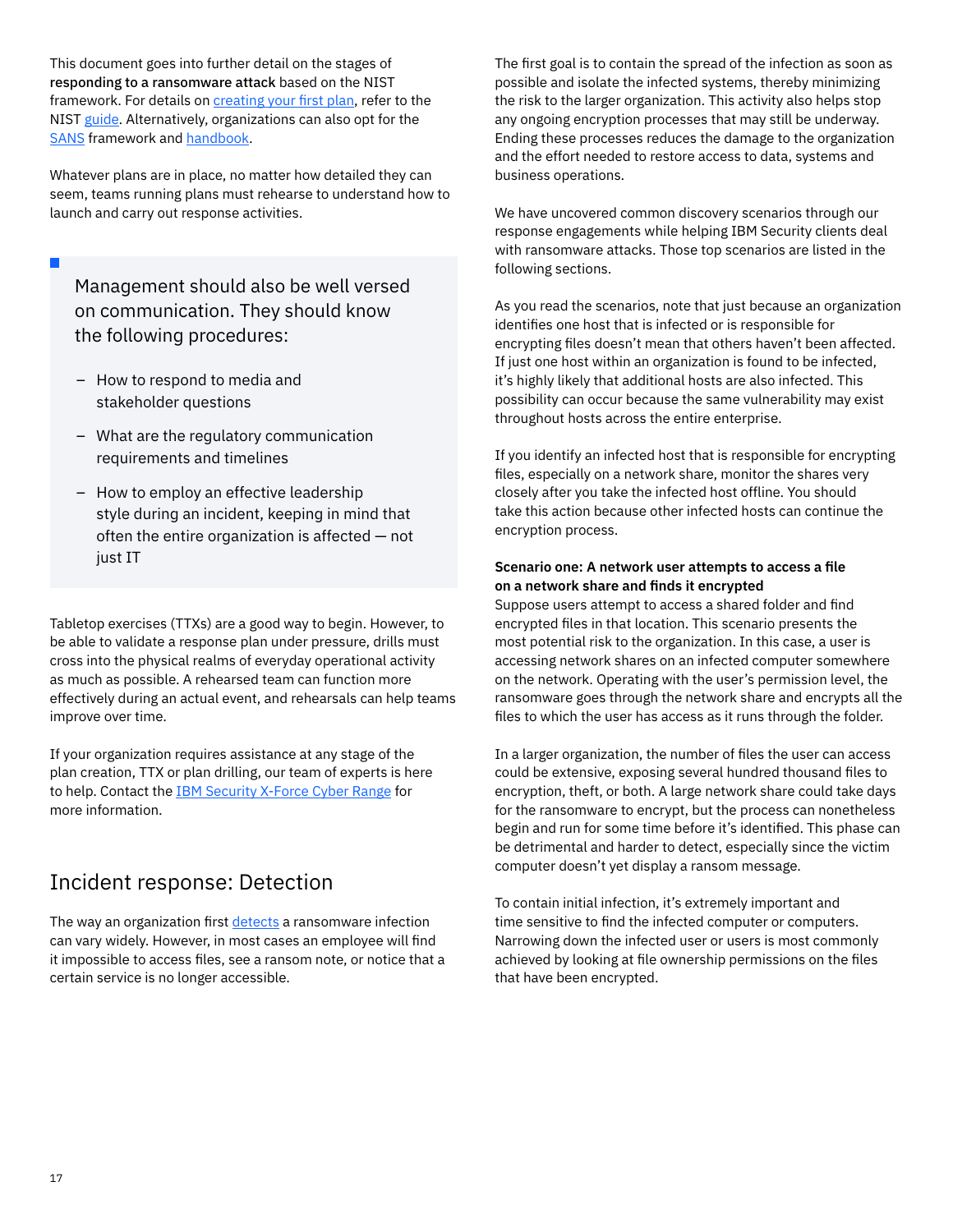

It's also possible to examine the ownership permissions of new files that were created in each folder, notifying users that the files have been encrypted. The new files will commonly inherit the user's permissions under which the ransomware was executing, showing the file owner's name as the user account that initially became infected with the ransomware.

Once users are identified, their devices and access should be disabled to halt the encryption process in the shared location.

#### **Scenario two: User attempts to access a local file and finds it's encrypted**

Imagine a computer becomes infected and a user finds files on the local system that are encrypted and inaccessible, but the user hasn't yet received an on-screen ransom message. Most ransomware variants leave a text file or HTML file in each folder they encrypt that informs the user the files have been encrypted and are being held for ransom.

In this scenario, it's likely that the encryption process is already in progress but hasn't yet completed its cycle. The user simply attempted to access a file and inadvertently discovered the encryption.

In this case, the victim computer should be shut off immediately. It's likely that the malicious process is active and still going through the various folders on the local and possibly network drives, rendering them inaccessible.

#### Don't reboot or restart an infected system.

The infected system should be hibernated and disconnected from the network immediately and IT security staff should be notified.

The system can also be turned off, but hibernating the machine may make it possible to find decryption keys that some ransomware variants keep in memory. Also, instruct employees to avoid rebooting a machine, as that action can reinitiate the ransomware's encryption process and simply run it again.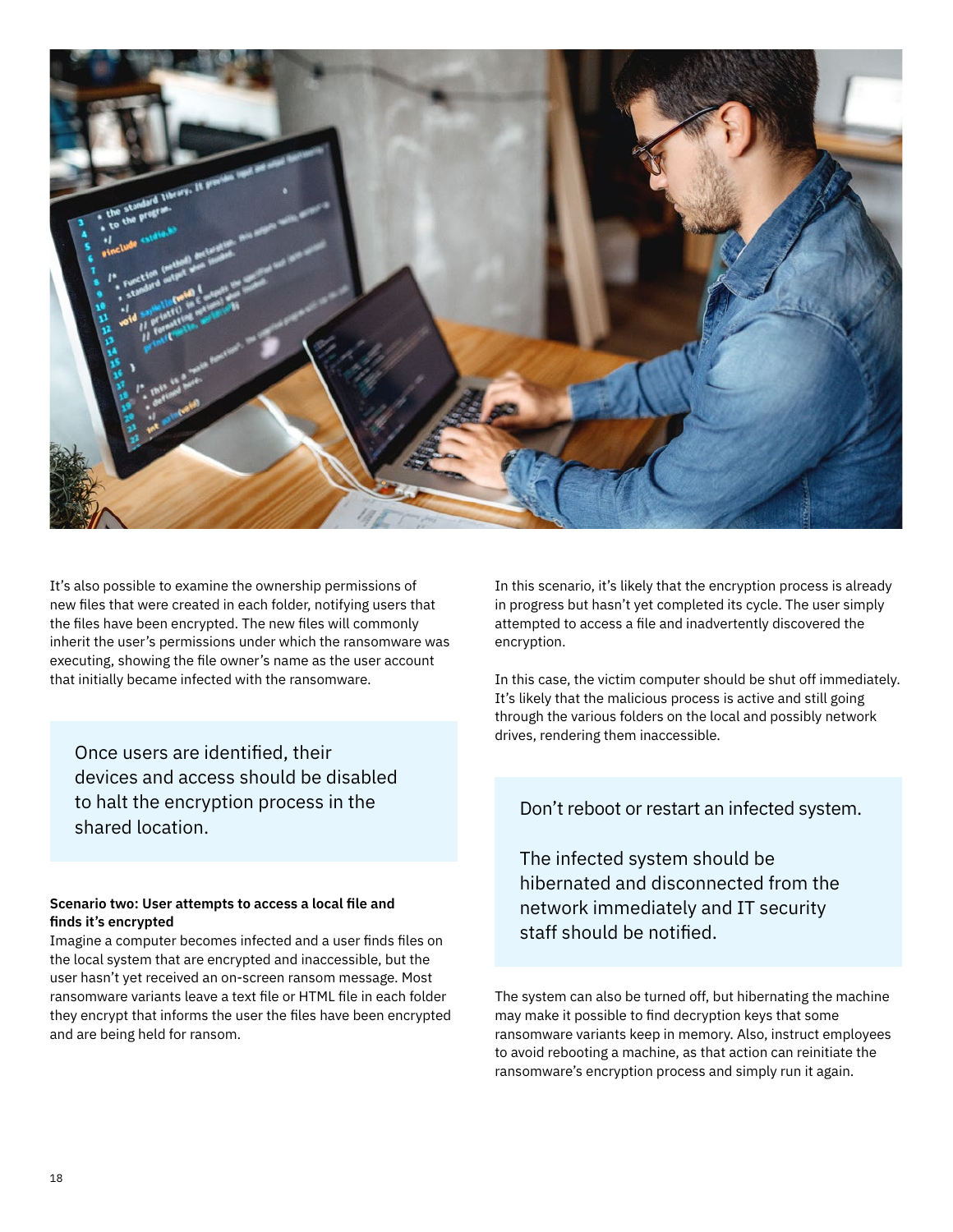#### **Scenario three: User received a ransom message on their computer**

Here, employee devices within the organization silently become infected and begin encrypting all the user's local files and the files the user may have access to on network shares.

When the encryption process is complete, a message displays on the infected computer's screen notifying the user their files have been encrypted and providing a method to pay the ransom.

The text of a message displayed to the user varies for each ransomware family but can often look similar to the following example. The sample note is from the Ryuk ransomware gang, which was responsible for [many 2019-2020](https://securityboulevard.com/2020/05/increase-in-ransomware-demand-amounts-driven-by-ryuk-sodinokibi/) attacks on organizations across the globe.

Beyond notifying users that they're infected and helping security teams realize an incident is occurring, the message displayed can help determine which ransomware variant has been used to attack the organization.

Any displayed messages should be captured by taking a screenshot or photo with a mobile device and kept as part of the forensic information collected about the incident.

| RyukReadMe.txt - Notepad                                                                                                                                                                                                                                                                                                                                                                                                                                | $\mathbf{z} = \mathbf{z} - \mathbf{y}$ |  |  |  |
|---------------------------------------------------------------------------------------------------------------------------------------------------------------------------------------------------------------------------------------------------------------------------------------------------------------------------------------------------------------------------------------------------------------------------------------------------------|----------------------------------------|--|--|--|
| File Edit Format View Help                                                                                                                                                                                                                                                                                                                                                                                                                              |                                        |  |  |  |
| Gent lemen!                                                                                                                                                                                                                                                                                                                                                                                                                                             |                                        |  |  |  |
| Your business is at serious risk.<br>There is a significant hole in the security system of your company.<br>we've easily penetrated your network.<br>you should thank the Lord for being hacked by serious people not some stupid schoolboys or dangerous punks.<br>They can damage all your important data just for fun.                                                                                                                               |                                        |  |  |  |
| Now your files are crypted with the strongest millitary algorithms RSA4096 and AES-256.<br>No one can help you to restore files without our special decoder.                                                                                                                                                                                                                                                                                            |                                        |  |  |  |
| Photorec, RannohDecryptor etc. repair tools<br>are useless and can destroy your files irreversibly.                                                                                                                                                                                                                                                                                                                                                     |                                        |  |  |  |
| If you want to restore your files write to emails (contacts are at the bottom of the sheet)<br>and attach 2-3 encrypted files<br>(Less than 5 Mb each, non-archived and your files should not contain valuable information<br>(Databases, backups, large excel sheets, etc.)).<br>You will receive decrypted samples and our conditions how to get the decoder.<br>Please don't forget to write the name of your company in the subject of your e-mail. |                                        |  |  |  |
| You have to pay for decryption in Bitcoins.<br>The final price depends on how fast you write to us.<br>Every day of delay will cost you additional +0.5 BTC<br>Nothing personal just business                                                                                                                                                                                                                                                           |                                        |  |  |  |
| As soon as we get bitcoins you'll get all your decrypted data back.<br>Moreover you will get instructions how to close the hole in security<br>and how to avoid such problems in the future<br>+ we will recommend you special software that makes the most problems to hackers.                                                                                                                                                                        |                                        |  |  |  |
| Attention! One more time !                                                                                                                                                                                                                                                                                                                                                                                                                              |                                        |  |  |  |
| Do not rename encrypted files.<br>Do not try to decrypt your data using third party software.                                                                                                                                                                                                                                                                                                                                                           |                                        |  |  |  |
| P.S. Remember, we are not scammers.<br>We don`t need your files and your information.<br>But after 2 weeks all your files and keys will be deleted automatically.<br>Just send a request immediately after infection.<br>All data will be restored absolutely.<br>Your warranty - decrypted samples.                                                                                                                                                    |                                        |  |  |  |
| contact emails                                                                                                                                                                                                                                                                                                                                                                                                                                          |                                        |  |  |  |
| or<br>@protonmail.com                                                                                                                                                                                                                                                                                                                                                                                                                                   |                                        |  |  |  |
| BTC wallet:                                                                                                                                                                                                                                                                                                                                                                                                                                             |                                        |  |  |  |
| Ryuk<br>No system is safe                                                                                                                                                                                                                                                                                                                                                                                                                               |                                        |  |  |  |
|                                                                                                                                                                                                                                                                                                                                                                                                                                                         |                                        |  |  |  |

Figure 3: Sample message from ransomware attackers – in this case, Ryuk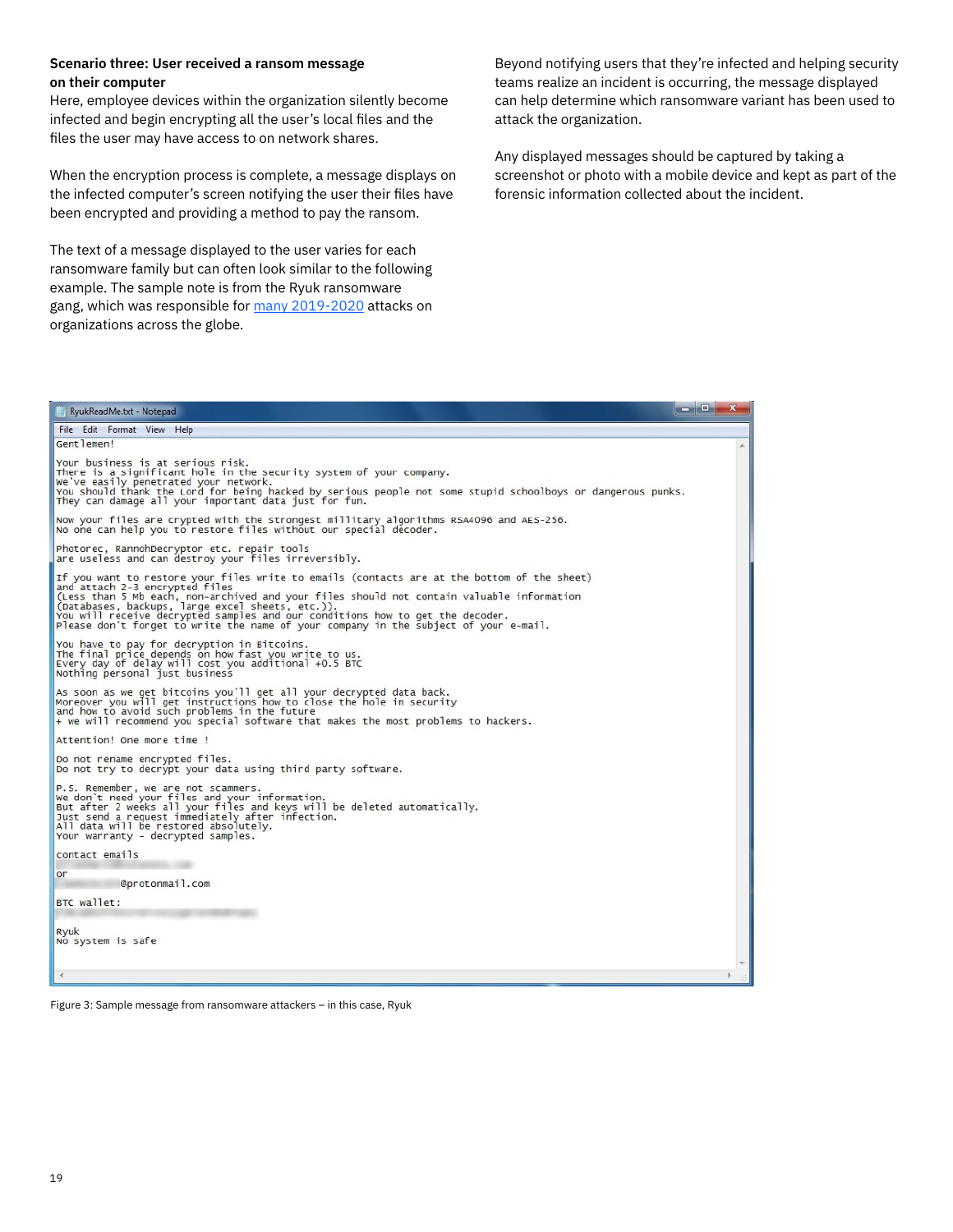#### **Scenario four: massive file manipulation alert**

Another way for security teams to become aware of an ongoing ransomware situation is seeing file manipulation thresholds cross significantly beyond their normal daily records. An alert of this sort would typically come from a security information and event management (SIEM) solution where corresponding rules have been set up.

The next step is the analysis phase.

# Incident response: Analysis

The Analysis phase largely focuses on the two following areas:

- 1. Identifying the specific variant of ransomware in action
- 2. Determining how the malware entered the organization, also known as root cause analysis

#### **Malware identification**

When embarking on an analysis phase of an incident, it's essential to identify the specific variant of ransomware that compromised the environment before advancing to the containment phase.

For example, some versions of ransomware can use lateral movement features while others cannot. Knowing the capabilities of the specific ransomware code infecting an environment influences both the containment and eradication efforts.

Determining the variant can be complicated. X-Force recommends organizations consult internal subject matter experts or access external professional assistance such as a [security services provider](https://www.ibm.com/security/services/ibm-x-force-incident-response-and-intelligence) to help determine the variant and group behind a ransomware infection.

#### **Initial root cause analysis**

An abridged level of root cause analysis (RCA) should be performed to help the security team understand how the ransomware entered the digital environment.

While a formal RCA can wait until the post-incident activity phase, an abridged RCA can help the organization plan for and enter the containment phase. Without an initial RCA, the infection cycle is likely to repeat itself. It's also important to perform the initial RCA before the recovery phase. Otherwise, an organization could expend a large amount of time and effort recovering files only to see them re-encrypted again.

The following areas are some common entry points:

- Email
- Browser exploitation
- Other vulnerabilities

#### **Email entry point**

Two of ransomware's most common entry points into an organization are through unsolicited email with an attachment, or through web browser vulnerabilities that can attempt a [drive](https://www.cio.com/article/2448967/6-ways-to-defend-against-drive-by-downloads.html)[by download](https://www.cio.com/article/2448967/6-ways-to-defend-against-drive-by-downloads.html) infection.

If an employee receives an unsolicited email containing ransomware, the organization should quickly search to identify other, possibly unopened, emails in additional employee mailboxes. These emails should be immediately extracted and purged to prevent them from being opened.

#### **Drive-by download entry**

Web browser vulnerabilities are a little more complicated to determine, but an initial RCA could rely on the organization's patch management infrastructure. A proper analysis would help identify what initial website caused the infection, allowing the organization to block access to that site from its networks.

While blocking the identified malicious site is a first step, it won't protect employees who are mobile and not blocked by the organization's firewall rules outside the local area network (LAN). Moreover, other sites could be spreading the malware at the same time or shortly thereafter.

#### **Exploitation and manual infection**

Another way that ransomware-wielding attackers get into organizations is by exploiting specific software or server vulnerabilities. These attackers plant ransomware manually in key areas on the network to infect as many devices as possible. In some cases, the malicious process can be set to start at a specific time. Criminals may set the start time on a weekend or holiday to reduce the chance of real-time discovery by employees or security staff.

X-Force recommends using internal incident response subject matter experts (SMEs) or an external [third-party SME](https://www.ibm.com/security/services/ibm-x-force-incident-response-and-intelligence) to assist in a proper root cause analysis.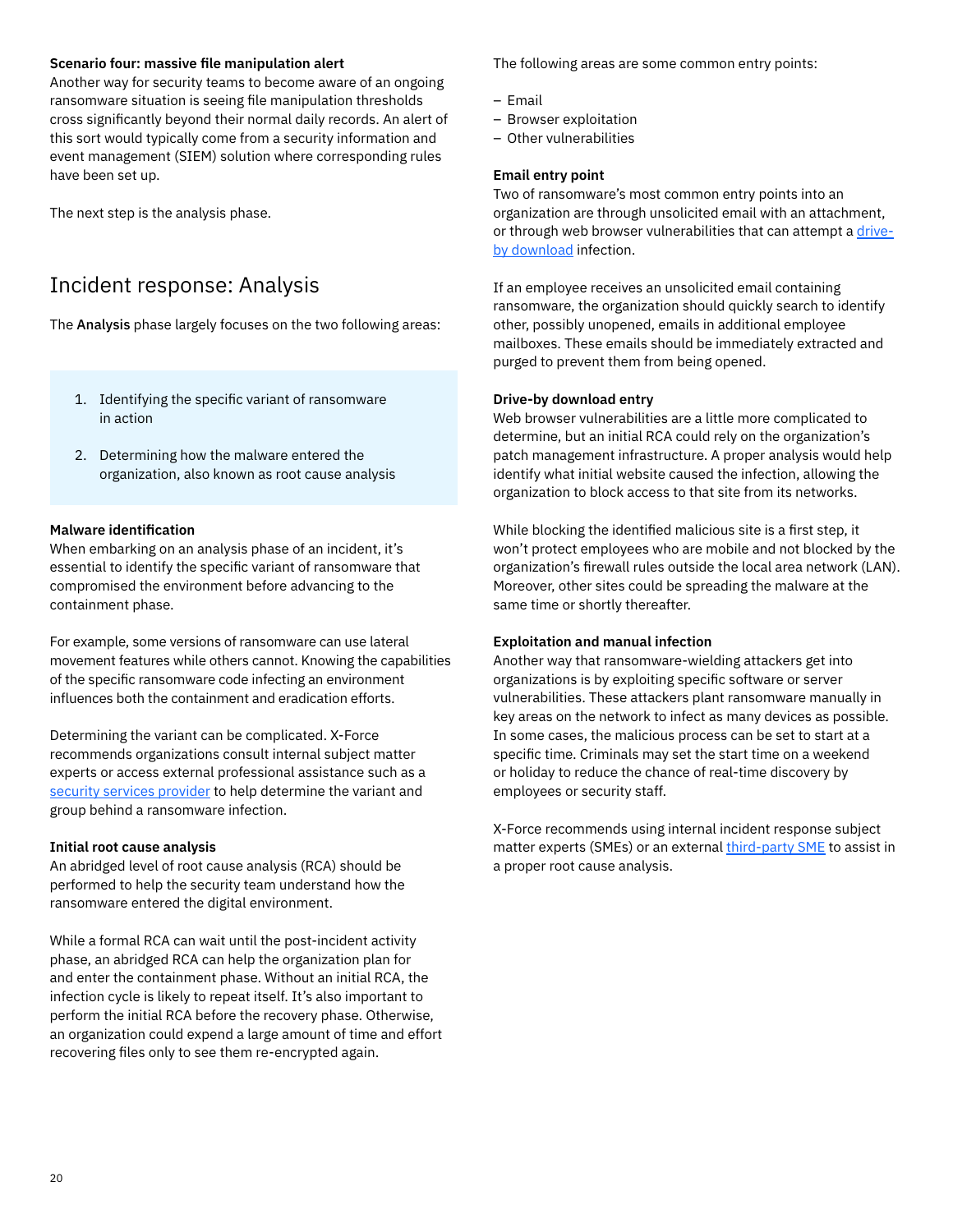# Incident response: Containment

The containment phase is a critical part of the response plan. When a system is identified as potentially having ransomware, the computer should immediately be removed from your networks, including wifi connections. The computer either should be shut down, or ideally hibernated to assist in forensic and sample analysis — while minimizing the risk of the ransomware continuing the encryption process.

Failure to quickly isolate infected systems from the network may increase the impact from the incident. In this situation, you're allowing the malware to continue to encrypt more files on the local system or network shares and increase your recovery efforts.

#### **Run endpoint detection and response (EDR)**

Security automation is critical for any attack, especially for ransomware infection.

Your organization should have an endpoint detection and [response \(EDR\)](https://www.ibm.com/products/reaqta) solution in place beyond basic antivirus protection for the following reasons:

- EDR can help detect an attack in its earlier stages. Sometimes that can mean detecting the virus in the first few days, allowing you to reduce the impact to the infrastructure.
- EDR can help quarantine infected devices completely, keeping them powered on but disconnected from the network. This way, infected devices retain important forensic data but can't continue to cause damage outside the local system.
- EDR can help with forensics further in the recovery cycle.

If you don't already have and regularly run a designated EDR solution, your organization needs to deploy an EDR at the onset of a ransomware attack. This activity also can be done by your [external service provider](https://www.ibm.com/security/services/managed-detection-response), if you have incident response experts available to assist.

#### **Last resort containment — terminate access**

If you cannot quickly determine the source of the ransomware infection and where the encryption process originated, consider taking the file share or shares offline as a last resort. This action can help minimize risk and impact to the business.

The file servers don't need to be shut down, but all access to the file shares should be terminated — remove the share, restrict by network or host-based firewall ACL and so on.

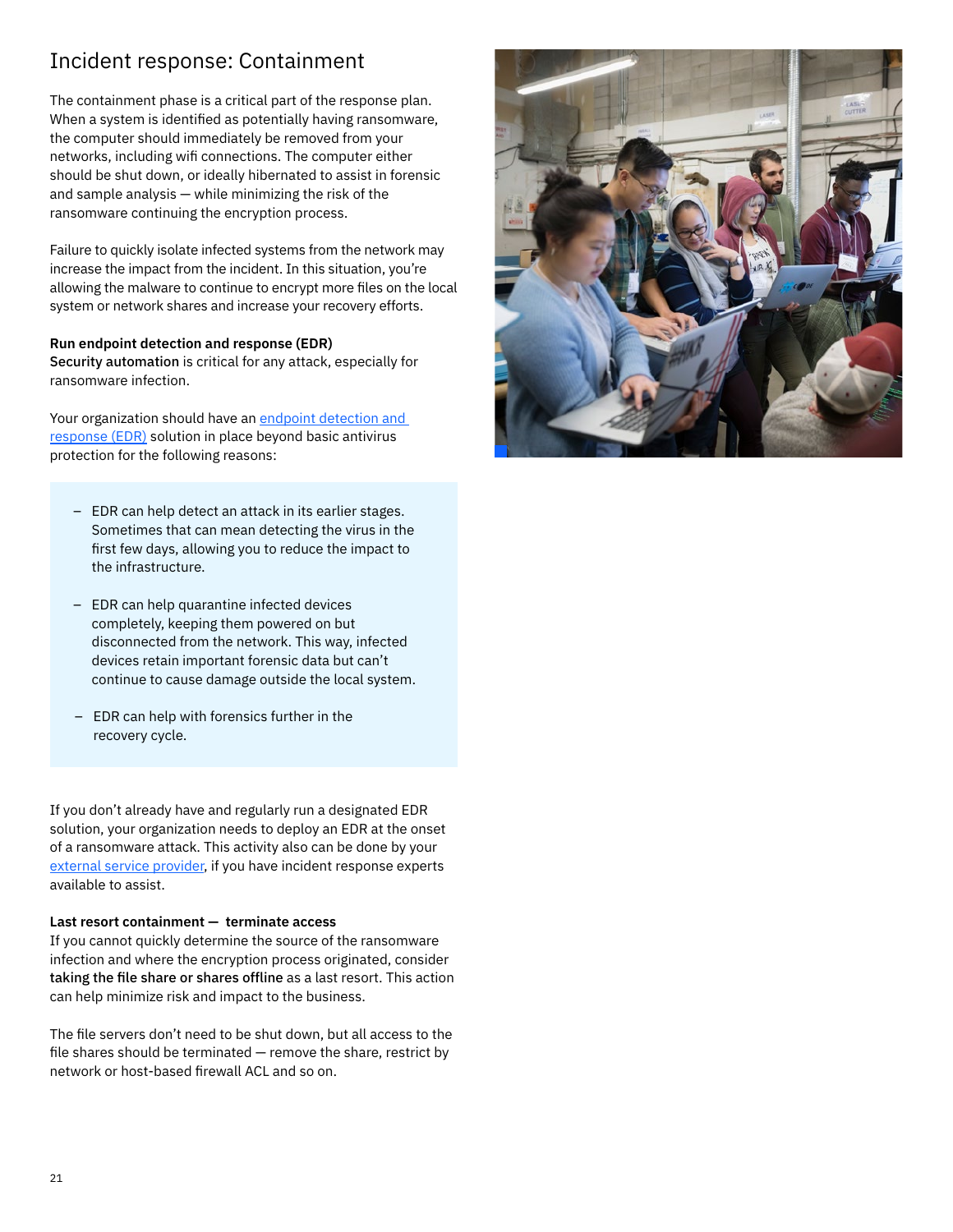It's not recommended that you change permissions on the files within a shared location. Depending on the number of files, permission propagation could take hours and would allow the encryption process to continue during that time.

If you use Microsoft Common Internet File System (CIFS) protocol and Server Message Block (SMB) protocol on other operating systems, including UNIX, Linux and so on, protect these as well. This action can help greatly reduce the chance of these shares being encrypted, as ransomware can exploit these protocols to move through networks and find more places with data to encrypt.

# Incident response: Eradication

The eradication phase involves removing the ransomware from infected systems across the organization. Depending on the scope of the attack, this operation can be lengthy and may involve user devices and more pivotal machines and services the attackers managed to impact.

X-Force recommends that any system that has been identified as infected should be rebuilt from a trusted source. Rely on trusted templates and settings that are kept safely for cases like these infections.

Additionally, root cause analyses may reveal that the ransomware infiltrated the organization through email or mechanisms that other users can access. Those mechanisms should be examined and handled with the following steps:

- If the RCA revealed the malware initially arrived through an email message, the organization should search and purge all existing messages still pending within the mail store. Also, consider isolating any systems that received the email or opened the email until you verify that the ransomware wasn't executed on those systems.
- If the RCA revealed that the ransomware arrived through a web browser exploit, those websites should be blocked and monitored. Then you should assess the need to update or remove any vulnerable browser components.
- Passwords for all affected users should be changed as a precaution. This step should be taken carefully and strategically to avoid alerting the attackers. It's likely attackers have a number of credential sets and may attempt to use them and pivot the attack if their initial access is suddenly revoked.

## Incident response: Recovery

When an organization has contained the ransomware and identified the root cause of the infection, there are several considerations to examine when beginning the recovery phase.

It's very important the organization complete the containment and identify the root cause of the infection before beginning the [recovery process.](https://www.ibm.com/case-studies/micro-strategies-inc/)

#### **Patch vulnerabilities**

If the RCA discovers that the attack was a result of vulnerable systems, those will have to be patched to prevent future attacks. If those systems cannot be patched, then segregate them, and ensure compensating controls are in place in order to minimize exposure risk.

#### **Restoring data from backups**

X-Force recommends organizations initially rely on their internal backup infrastructure to restore affected files before other options are considered.

This requires that a backup process already exists for the affected data. This process should include an analysis of the frequency and completeness of the backups to ensure complete restoration of the data.

It's important to verify the status of backups at the time of required recovery. If the attackers have been in the networks for months encrypting the backups, this status can mean that the backup option is no longer a valid choice. No backup option also applies if files have been silently encrypted and then backed up over time.

Attackers who remain silent in networks for long periods of time also can plant persistence mechanisms in the backups. This tactic ensures they can return to threaten the organization if a ransom isn't paid. A best practice for backups is using redundancy and keeping backups checked and segregated or offline. This practice can help limit the potential for tampering.

In cases where malicious encryption impacts a network share, there's still a chance that several of the most recent backups may contain partially encrypted files. For example, suppose an organization's file share is backed up daily, but an infected employee's device takes five days to encrypt everything on the file share before discovery of the attack. This situation means the last five backups are likely to contain files that have previously been encrypted.

You should have a reliable backup process in place that uses industry best practices. These methods include ensuring that local backups are kept and backups are archived to removable media, such as tapes, optical disks or removable hard disks, and to [cloud-based resources.](https://www.ibm.com/cloud/backup)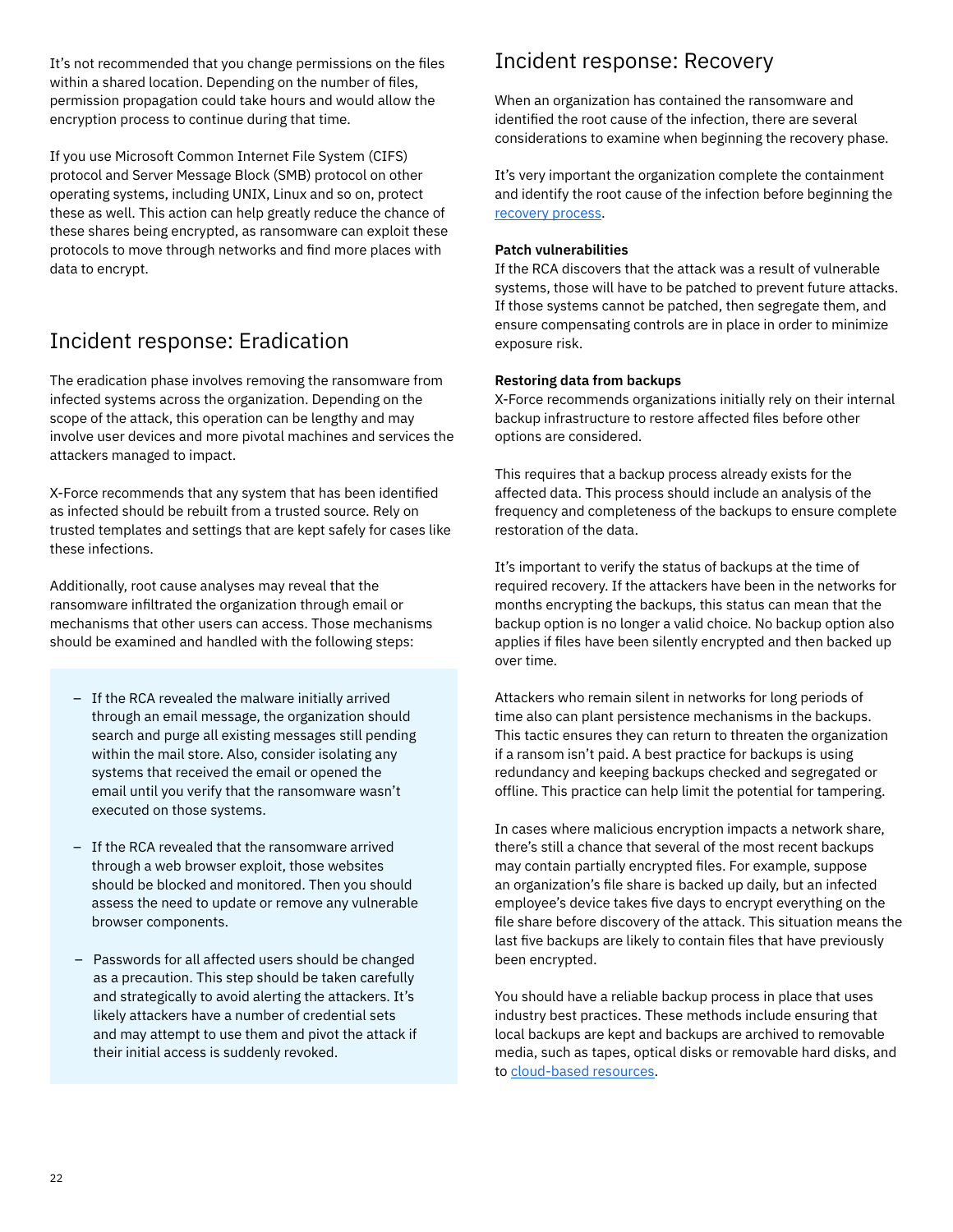

Simply relying on local disk images, replication and other local network backups may not be sufficient. These can be encrypted by ransomware as well. Also, the backup could run after the files have been encrypted by the ransomware, rendering the backup useless for the purpose of internal recovery.

#### **Can encryption be reversed?**

Fully restoring files from backups may not be possible. In these cases, organizations may look for ways to break the encryption without paying the ransom, or perhaps locate decryption keys on infected systems. While both can happen, it's rare for either of these options to succeed.

Knowing the variant and version of the ransomware infection may help determine options. It can also aid the recovery phase and inform decisions about how to approach recovery and the consequences of each potential route.

The first way to approach encryption reversal is to work with a subject matter expert who can potentially offer insight into the malware variant and the recovery possibilities.

#### **A cyber crisis management plan**

While ransomware attacks are highly disruptive internally, the scope of attacks can vary. A whole-of-business impact requires a more robust response to a crisis-level cyberattack that escalates beyond traditional incident response and threatens your entire organization. At their worst, these attacks can impair an organization permanently.

Successful remediation of a crisis-level cyberattack requires not only adept security technical prowess but also a nimble whole-of-business response that allows an organization to respond in unison, not in silos. Advanced preparation is critical and must include planning and testing that encompasses identified members from multiple functions across the organization. This testing ensures that teams outside of the IT function learn the following duties:



Understand they have important roles to perform



Know how to accomplish their tasks



See how their participation can help the entire organization respond to and recover from a crisis-level cyberattack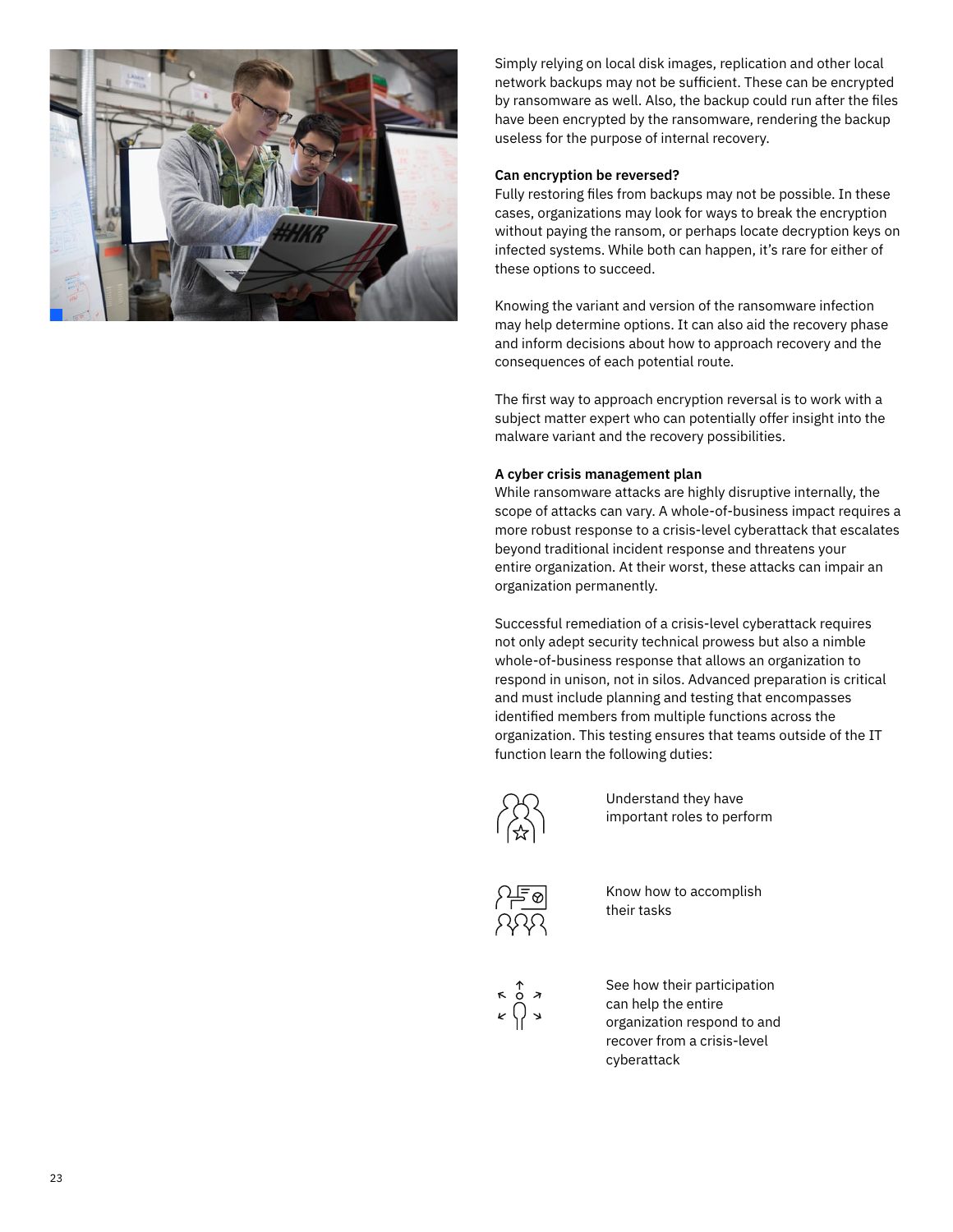Unlike a response plan that engages mostly IT and security teams, the cyber crisis management plan engages the CEO, the executive suite and stakeholders from across legal, PR, HR and multiple relevant business units. Preparation helps organizations minimize reputational damage and make better decisions under fire.

To join with a leader that can help build, deploy and execute a cyber crisis management program, contact your IBM representative or IBM Business Partner, or [visit this website](https://www.ibm.com/security/services/incidentresponse-services).

# What are the requirements to notify authorities?

Most organizations understand the compliance and regulatory requirements that pertain to their company. In general, those requirements apply to all cases of a data breach and the loss of private information belonging to clients and individuals. Government entities, military and public sector organizations may have more specialized obligations to report.

In the commercial realm, depending on the industry or industries in which your organization operates, notification requirements about breaches can vary with local laws. These notifications can include regulatory requirements, international client data loss and special data such as compromised healthcare data. Specific requirements organizations may be subject to include the Payment Card Industry Data Security Standard (PCI-DSS), Health Insurance Portability and Accountability Act (HIPAA), General Data Protection Regulation (GDPR), California Consumer Privacy Act (CCPA) and others. However, in almost all cases, breach notifications must be immediate.

In the United States, the FBI's [Internet Crime Complaint Center](https://www.ic3.gov/Home/FileComplaint)  [\(IC3\)](https://www.ic3.gov/Home/FileComplaint) must be alerted as soon as a breach is confirmed. It's also recommended to advise local law enforcement.

IBM Security QRadar<sup>®</sup> SOAR can help organizations quickly understand who to notify and when.

### Paying a ransom: Things to consider

Ultimately, some organizations feel compelled to decide whether to pay a ransom. They may feel rushed to make a decision so operations can resume as quickly as possible. Also, they may want to regain access to important files that cannot be recovered by other methods. The main reasons to consider payment should be the potential loss of lives or the potential for the company to collapse entirely if operations aren't restored immediately.

Paying a ransom carries consequences either way. Any decision to pay or forego paying a ransom is tightly linked with the organization's risk management, business continuity goals and downtime costs, regulatory considerations and legal implications.

Organizations must also consider the possibility that criminals won't provide the means to decrypt all files — or may attempt to extort more money — even if they're paid.

Generally, any final decision to pay a ransom must involve the relevant stakeholders from inside the company. At the same time, it's wise to seek counsel from incident response subject matter experts and understand the terms and services offered by the company's cyberinsurance provider. If ransom negotiators are part of the process, they may be able to offer insights from previous cases with the same cybercriminal group.

This section lists the main topics companies should consider when deciding whether to pay a ransom.

#### **Paying a ransom doesn't guarantee recovery**

Paying criminals is precisely what it sounds like — paying an untrusted party. Criminals may not fulfill their part of the deal after they have been paid, especially since they can disappear as soon as the irreversible payment is made. While not common, this does occur.

#### **Paying a ransom doesn't equal instant recovery**

Recovering with a decryption key is seldom instantaneous. Decrypting files is a manual task, and each must be decrypted individually, which can be a painstaking and time-consuming undertaking.

In most cases, even if the criminals are paid and do provide the decryption key, the recovery effort can be just as complex and strenuous as reimaging machines. That result means recovery efforts could be just as costly as if the adversaries had not been paid.

#### **Paying a ransom can be a federal offense**

The rising demand to pay ransomware attackers has given rise to a new kind of business: ransomware negotiators. Private firms in this new domain offer to help companies negotiate and pay ransoms for a fee. However, there are considerations beyond negotiating skills to examine when deciding whether to pay a ransom.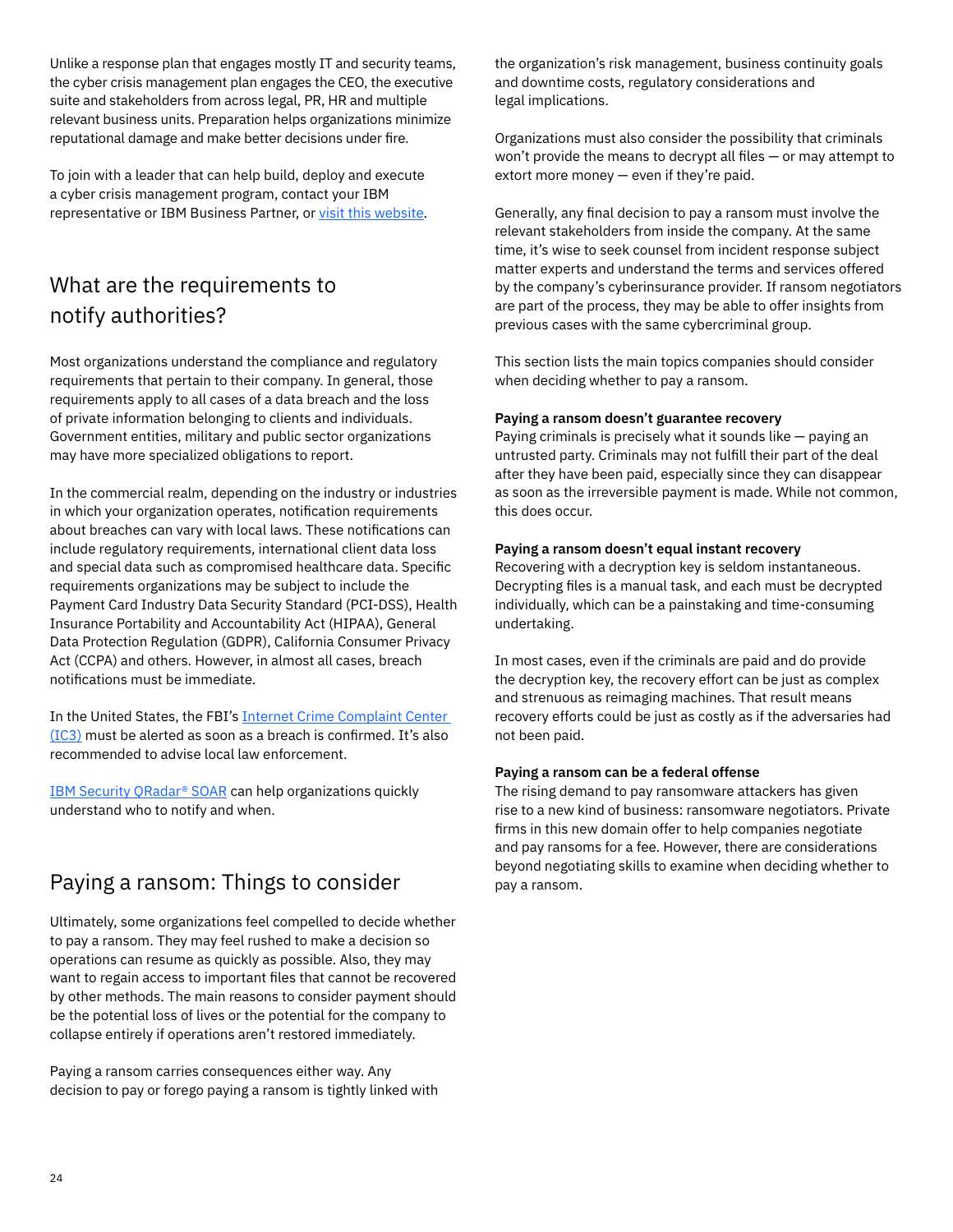

"OFAC encourages victims and those involved with addressing ransomware attacks to contact the office immediately if they believe a request for a ransomware payment may involve a sanctions nexus. Victims should also contact the U.S. Department of the Treasury's Office of Cybersecurity and Critical Infrastructure Protection if an attack involves a U.S. financial institution or may cause significant disruption to a firm's ability to perform critical financial services."2

**Instructions from OFAC**

Some countries are under sanctions by the U.S. government, so paying ransom to cybercriminals from those countries can be a federal offense. In 2020, an advisory from the U.S. Treasury's [Office of Foreign Assets Control \(OFAC\)](https://home.treasury.gov/system/files/126/ofac_ransomware_advisory_10012020_1.pdf) served notice about potential fines for all those involved in aiding payments to attackers from sanctioned countries. Those countries include Russia, North Korea and Iran. Firms that offer ransomware negotiation services aren't exempt from this advisory.

While your organization may not be able to readily attribute the attack to a specific group or geography, you may still incur fines from the OFAC if you pay a ransom.

#### **Paying cybercriminals strengthens their business model**

Paying cybercriminals reinforces their business model, encourages more criminals to take part in the same activity, and continually funds both cybercrime and other crimes that are supported by that ecosystem. Keep in mind that paying a ransom ultimately serves as motivation for adversaries to increase both frequency of attacks and the price of the ransom itself.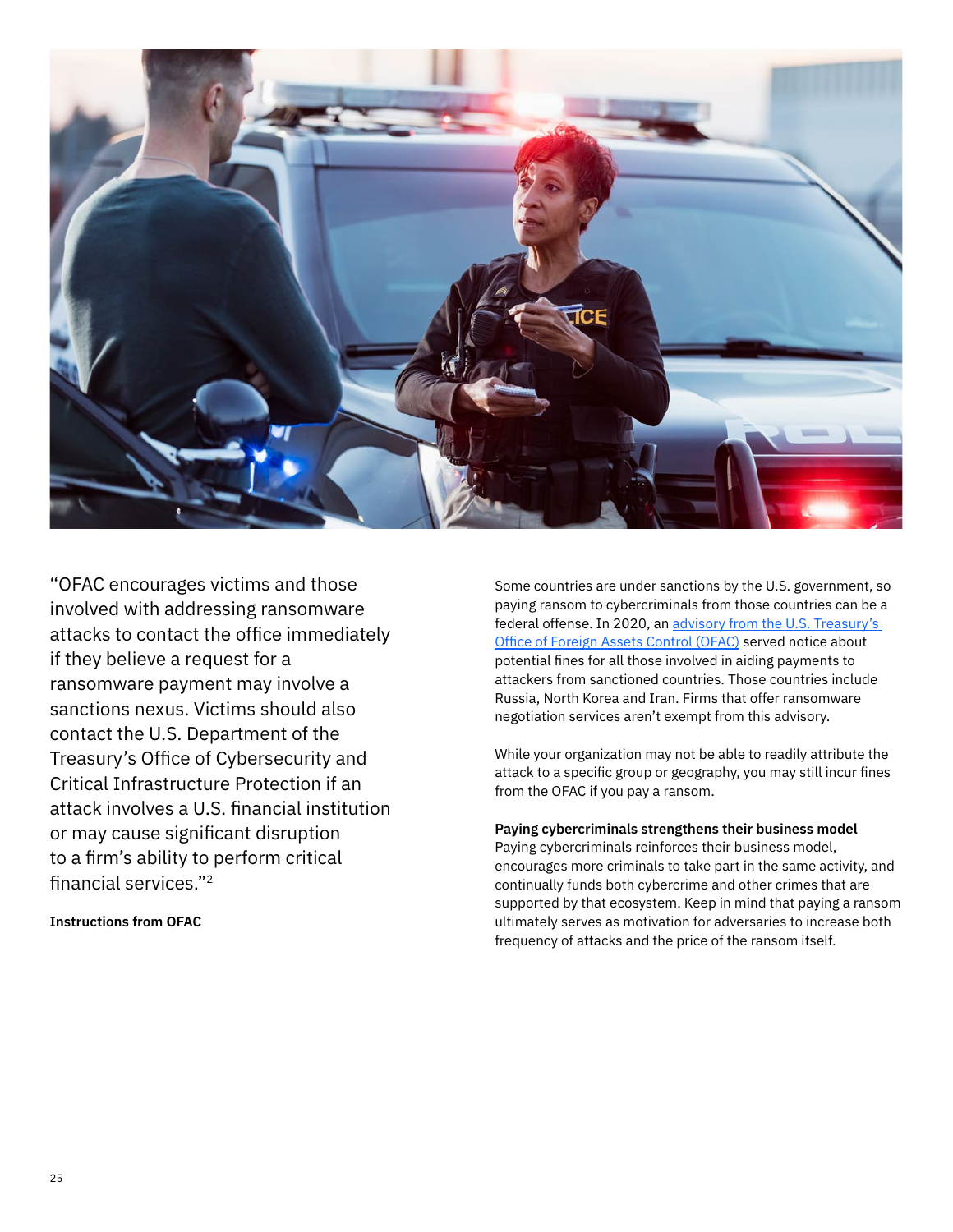# Incident response: Post-incident activity

Post-incident activity is an important part of the response plan and shouldn't be skipped. After any incident, whether large or small, it's recommended to meet with relevant stakeholders to discuss the elements that worked well and those that didn't. This kind of "lessons learned" analysis can help your organization improve processes over time and ensure that future incidents are handled more efficiently and thereby minimize potential impact.

Your analysis also should include technological controls being used to help detect and protect the infrastructure. Analyzing effectiveness of your technology can clarify any needed architectural modifications, divestment or new investments in security technologies that can keep the security maturity model evolving.

The time to uncover and fix gaps in your incident response program is when a threat isn't active. IBM Security X-Force can help with *[adversary simulation](https://www.ibm.com/security/services/adversary-simulation-services)* exercises, through red teaming, purple teaming, control testing and tuning, and threat intelligence testing exercises.

Each organization is different, and the recommendations presented in this document are relevant, but general in nature. In all cases of a potential incident where your organization requires assistance, please contact your incident response team or service provider.

# IBM Security X-Force Incident Response services resources

If you are experiencing a cybersecurity incident, [contact the](https://www.ibm.com/security/services/incident-response-services?schedulerform)  [X-Force team](https://www.ibm.com/security/services/incident-response-services?schedulerform) to help.

#### **North America:**

24x7 Hotline: 1-888-241-9812

#### **Global Hotline:**

+00 1 (312) 212-8034

 $\mathbb{R}^n$ 

Endnotes

- 1. IBM Security, [X-Force Threat Intelligence Index,](https://www.ibm.com/security/data-breach/threat-intelligence/ ) February 2022.
- 2. [Office of Foreign Assets Control Sanctions Programs](https://home.treasury.gov/policy-issues/office-of-foreign-assets-control-sanctions-programs-and-information)  [and Information,](https://home.treasury.gov/policy-issues/office-of-foreign-assets-control-sanctions-programs-and-information) OFAC.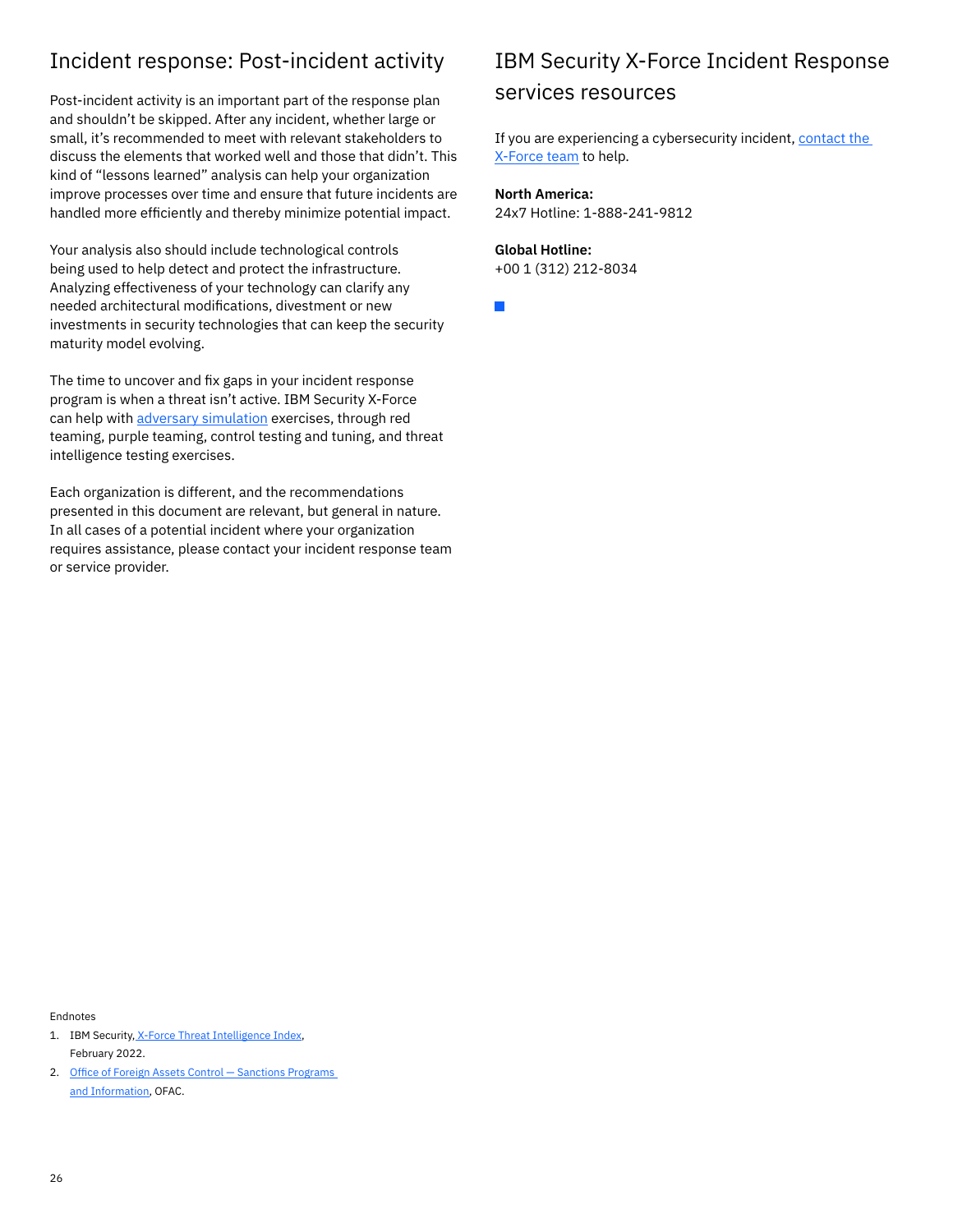# About IBM Security X-Force

[IBM Security X-Force](https://www.ibm.com/security/xforce) is a threat-centric team of hackers, responders, researchers and analysts. Our portfolio includes offensive and defensive products and services, fueled by a 360-degree view of threats. With X-Force as your security partner, you can affirm with confidence that the likelihood and impact of a data breach are minimal.

IBM Security [X-Force Threat Intelligence](https://www.ibm.com/security/services/threat-intelligence) combines IBM security operations telemetry, research, incident response investigations, commercial data and open sources to aid clients in understanding emerging threats and quickly making informed security decisions.

Additionally, the [X-Force Incident Response](https://www.ibm.com/security/services/incident-response-services) team provides detection, response, remediation and preparedness services to help you minimize the impact of a data breach.

X-Force, combined with the X-Force cyber range, can train your team — from analysts to the C-suite — to be ready for the realities of today's threats. [X-Force Red](https://www.ibm.com/security/services/offensive-security-services), a team of hackers from IBM Security, provides offensive security services, including penetration testing, vulnerability management and adversary simulation.

[Schedule a consultation with one of our X-Force experts](https://www.ibm.com/security/services/ibm-x-force-incident-response-and-intelligence?schedulerform)

#### **About IBM Security**

**[IBM Security](http://www.ibm.com/security) works with you to help protect your business with** an advanced and integrated portfolio of enterprise security products and services. This portfolio, infused with AI and a modern approach to your security strategy using zero trust principles, can help you thrive in the face of uncertainty. We help you to manage and govern risk that supports today's hybrid cloud environments in the following ways:

- Aligning your security strategy to your business
- Integrating solutions designed to protect your digital users, assets and data
- Deploying technology to manage your defenses against growing threats

Our modern, open approach, the [IBM Cloud Pak® for Security](https://www.ibm.com/products/cloud-pak-for-security) platform, is built on RedHat Open Shift and supports an extensive partner ecosystem. IBM Cloud Pak for Security is an enterprise-ready containerized software solution that enables you to manage the security of your data and applications. The solution quickly integrates your existing security tools to generate deeper insights into threats across hybrid cloud environments while leaving your data where it's located. This process allows for easy orchestration and automation of your security response.

For more information, follow [@IBMSecurity](https://c212.net/c/link/?t=0&l=en&o=2433262-1&h=2941630816&u=https%3A%2F%2Ftwitter.com%2Fibmsecurity&a=IBMSecurity) on Twitter or visit the [IBM Security Intelligence blog](https://securityintelligence.com/).